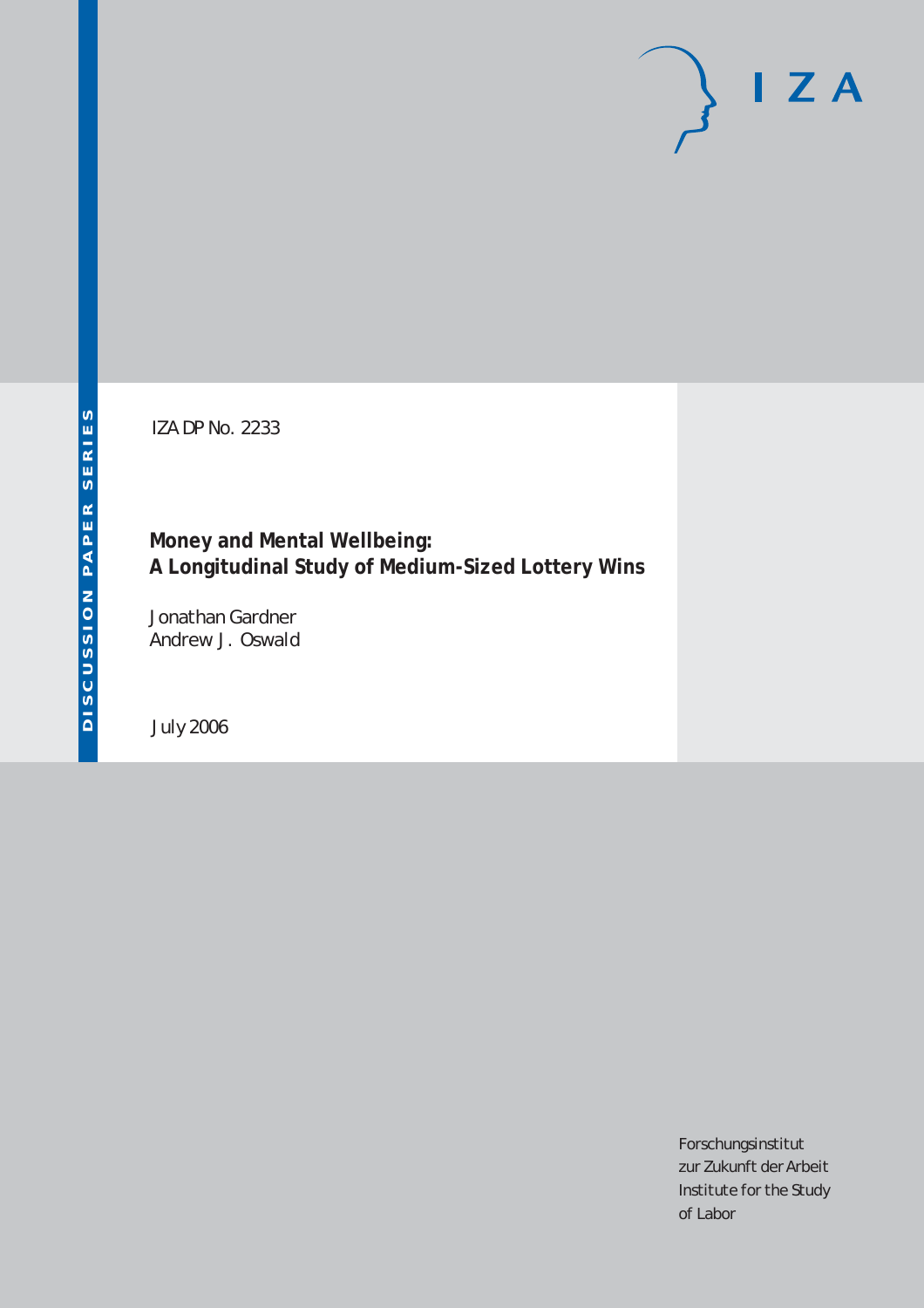# **Money and Mental Wellbeing: A Longitudinal Study of Medium-Sized Lottery Wins**

# **Jonathan Gardner**

*Watson Wyatt Worldwide* 

# **Andrew J. Oswald**

*University of Warwick and IZA Bonn* 

Discussion Paper No. 2233 July 2006

IZA

P.O. Box 7240 53072 Bonn **Germany** 

Phone: +49-228-3894-0 Fax: +49-228-3894-180 Email: [iza@iza.org](mailto:iza@iza.org)

Any opinions expressed here are those of the author(s) and not those of the institute. Research disseminated by IZA may include views on policy, but the institute itself takes no institutional policy positions.

The Institute for the Study of Labor (IZA) in Bonn is a local and virtual international research center and a place of communication between science, politics and business. IZA is an independent nonprofit company supported by Deutsche Post World Net. The center is associated with the University of Bonn and offers a stimulating research environment through its research networks, research support, and visitors and doctoral programs. IZA engages in (i) original and internationally competitive research in all fields of labor economics, (ii) development of policy concepts, and (iii) dissemination of research results and concepts to the interested public.

IZA Discussion Papers often represent preliminary work and are circulated to encourage discussion. Citation of such a paper should account for its provisional character. A revised version may be available directly from the author.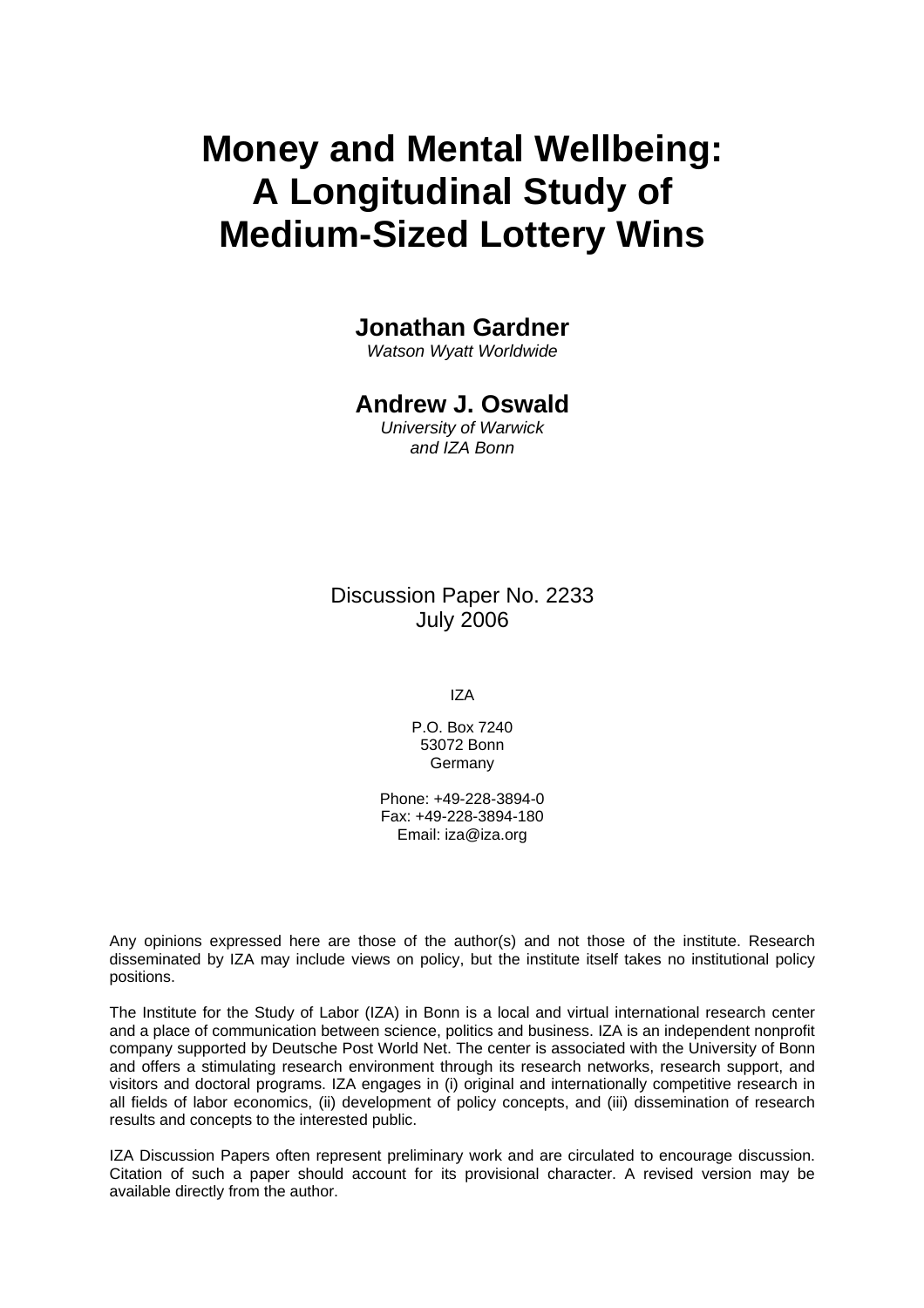IZA Discussion Paper No. 2233 July 2006

# **ABSTRACT**

# **Money and Mental Wellbeing: A Longitudinal Study of Medium-Sized Lottery Wins**

One of the famous questions in social science is whether money makes people happy. We offer new evidence by using longitudinal data on a random sample of Britons who receive medium-sized lottery wins of between £1000 and £120,000 (that is, up to approximately U.S. \$200,000). When compared to two control groups – one with no wins and the other with small wins – these individuals go on eventually to exhibit significantly better psychological health. Two years after a lottery win, the average measured improvement in mental wellbeing is 1.4 GHQ points.

JEL Classification: D1, I3

Keywords: psychological health, happiness, GHQ, income

Corresponding author:

Andrew J. Oswald Department of Economics University of Warwick Coventry CV4 7AL United Kingdom E-mail: [andrew.oswald@warwick.ac.uk](mailto:andrew.oswald@warwick.ac.uk)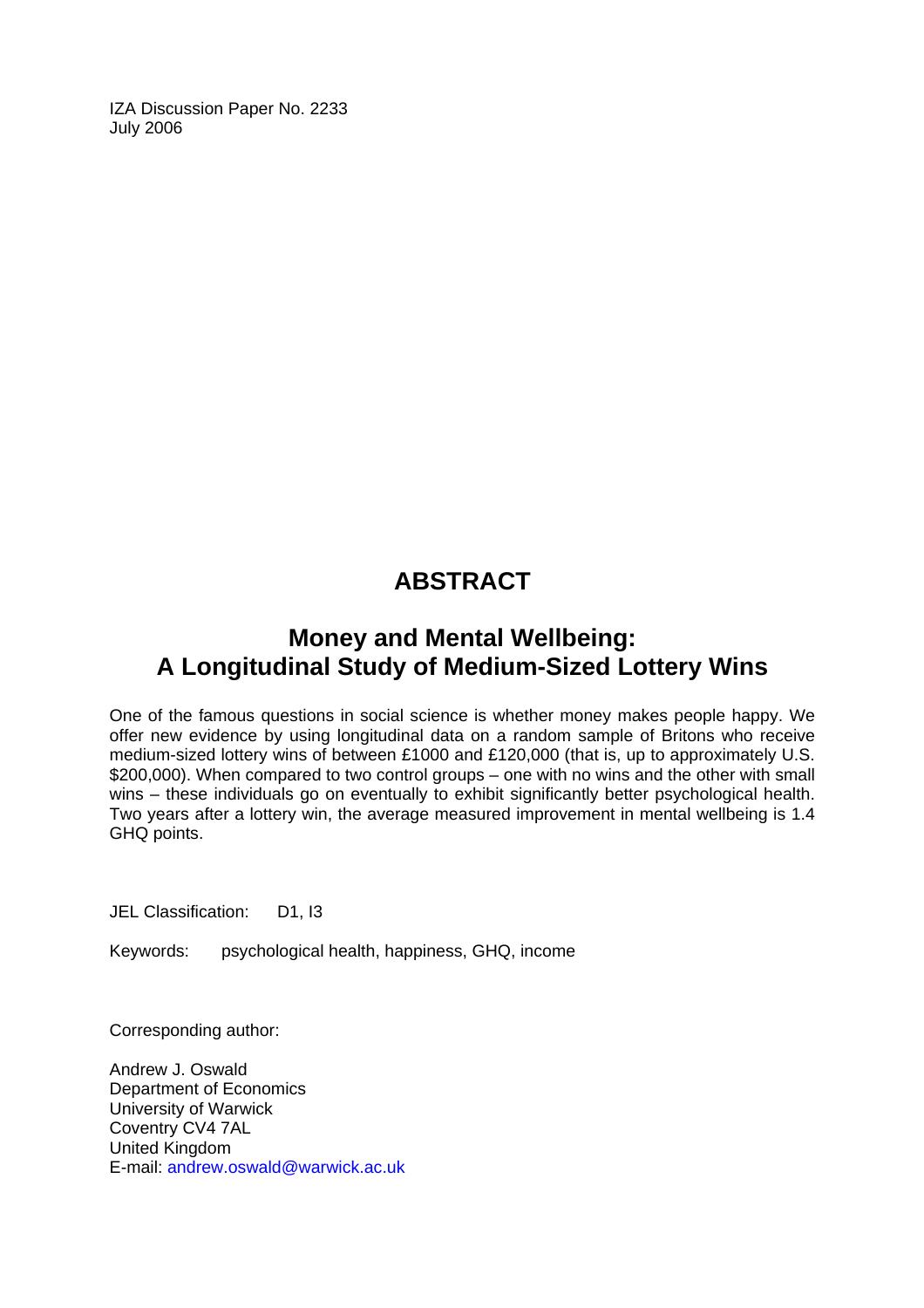### **Money and Mental Wellbeing: A Longitudinal Study of Medium-Sized Lottery Wins**

Jonathan Gardner Andrew J Oswald

### 1. Introduction

A large social-science literature now exists on the determinants of happiness and mental health. As might be expected, this topic has attracted the attention of medical statisticians, psychologists, economists, and other investigators. However, one of the most fundamental research questions remains imperfectly understood. For the average person, do greater material riches bring about significantly greater mental wellbeing?

For discussions of this question, see, for example, Easterlin (1974), Martin (1995), and Diener and Biswas-Diener (2002). Many surveys of the field such as Myers (1992), Diener et al (1999), Argyle (2001), Nettle (2005a), and Layard (2005) conclude that the connection between money and happiness is slight or non-existent. A variant on this view is the interesting proposition, put forward by Marmot (2004) and others, that people's status and autonomy are what matter, and it is these, rather than wealth or income per se, that truly affect human beings. New work by Kahneman et al (2006) raises further question-marks over the influence of income.

In cross-sections, we now know that, even after correcting for many potentially confounding influences, there is a statistically well-determined link between income and reported wellbeing. There is also some evidence from panels. A large modern literature across many nations includes Blanchflower and Oswald (2004), Di Tella et al (2001, 2003), Easterlin (2003), Frey and Stutzer (2002), Graham (2005), Luttmer (2005), Winkelmann and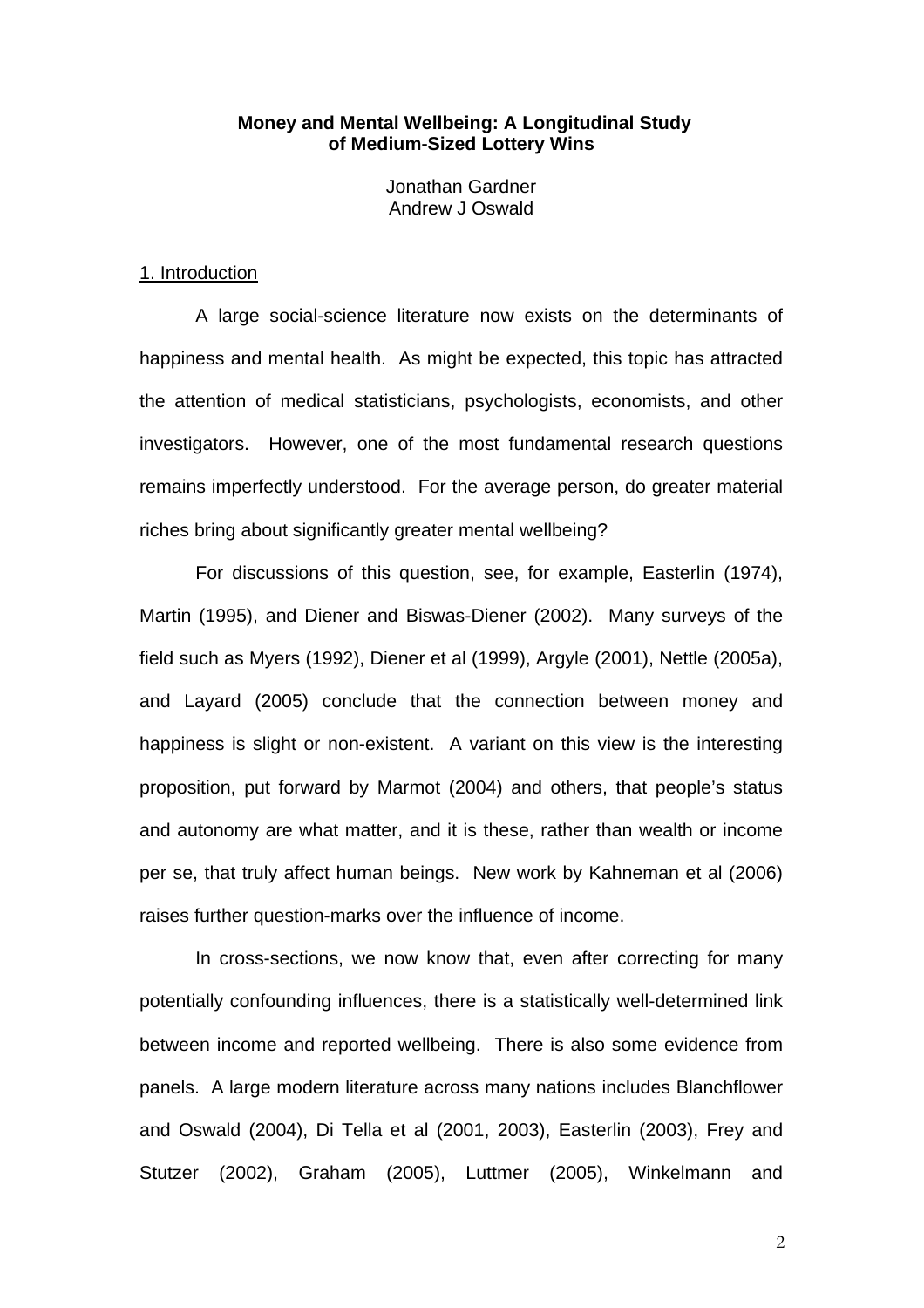Winkelmann (1996), Oswald (1997, 2005), Shields and Wheatley Price (2005), and Van Praag and Ferrer-I-Carbonell (2004). More recently, attention has been paid to the idea that happiness may habituate to influences like greater income. Hedonic adaptation is discussed in modern research by, for example, Rayo and Becker (2004), Clark (1999), Clark et al (2004), Lucas et al (2003, 2004), Di Tella et al (2005), Gilbert et al (1998), Riis et al (2005), Frederick and Loewenstein (1999), Kahneman and Sugden (2005), Oswald and Powdthavee (2005), Smith et al (2005), Stutzer (2004), Ubel et al (2005), Wilson and Gilbert (2005), and Wu (2001).

The existing evidence on the link between income and mental wellbeing remains open to criticism. Perhaps the most effective way to object to the income-wellbeing correlation found in recent econometric work is to argue that it is not causal. This is the idea -- see for example the cogent arguments in Nettle 2005b -- that income movements and wellbeing movements may merely be linked because of omitted variables (such as seniority in the workplace). Such an objection is important. It is also difficult to deal with decisively, because it is not possible to run giant experiments where, in the name of science, different amounts of government-funded research cash are randomly allocated to treatment and control groups. Somehow, naturally occurring equivalent conditions must be studied.

This paper attempts to do so. It uses data on lottery winners to create a setting as close as possible to the idealized laboratory experiment. In a sense, we follow in a different way the same interests and testing strategy as Sacerdote (1997), Imbens et al (2001), Holtz-Eakin et al (1993), Lindahl (2005), and Walker (1998). The paper can be thought of as a longitudinal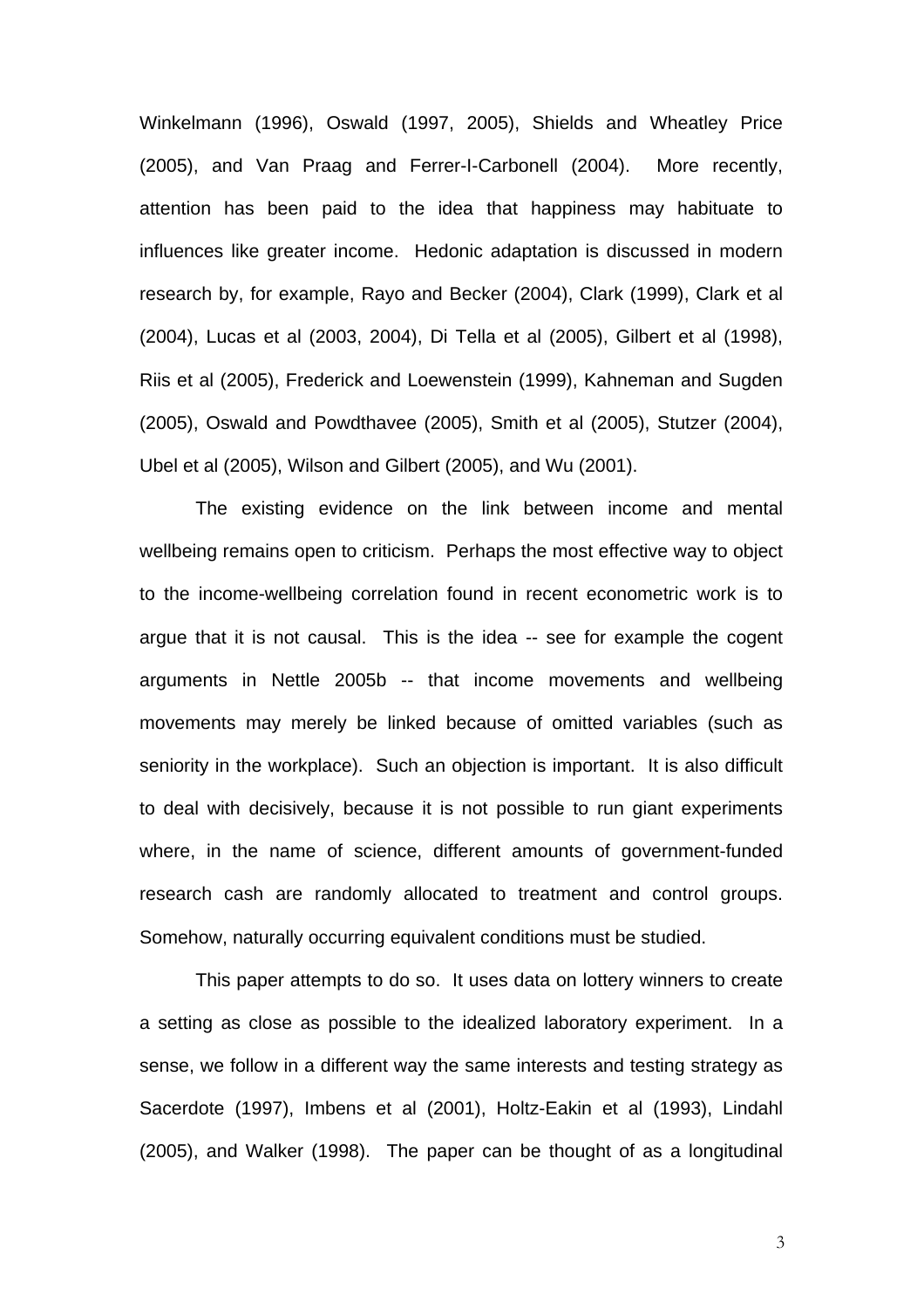equivalent to the oft-quoted cross-sectional work of Brickman et al (1978) on a small sample of lottery winners. It differs from Ettner (1996), for instance, by not using instrumental variables for income. Conceptually, our analysis has elements in common with the work of Meer et al (2003) who use inheritances to try to measure the effect of money on physical health and Frijters et al (2004, 2005) who draw upon the natural experiment of German reunification to assess the effects of income upon life-satisfaction and satisfaction with health.

We assume a reported wellbeing function:

$$
r = h(u(y, z, m, t)) + e \tag{1}
$$

where r is a measure of psychological health or self-reported wellbeing;  $u(...)$ is to be thought of as the person's true wellbeing or utility; h(.) is a nondifferentiable function relating actual to reported wellbeing; y is income or wealth, to include lottery winnings; z is a set of demographic characteristics; m is a set of personal characteristics such as marital status; t is the time period; and e an error term. It is assumed that u(….) is a function that is observable only to the individual. This general approach has links to the experienced-utility idea discussed in, for instance, Kahneman et al (1997).

### 2. Data

The data used in this study come from consecutive waves of the British Household Panel Survey (BHPS). BHPS is a nationally representative sample of more than 5,000 British households, containing over 10,000 adult individuals, conducted between September and Christmas of each year from 1991 (see Taylor et al, 2002). Respondents are interviewed in successive waves; households who move to a new residence are interviewed at their new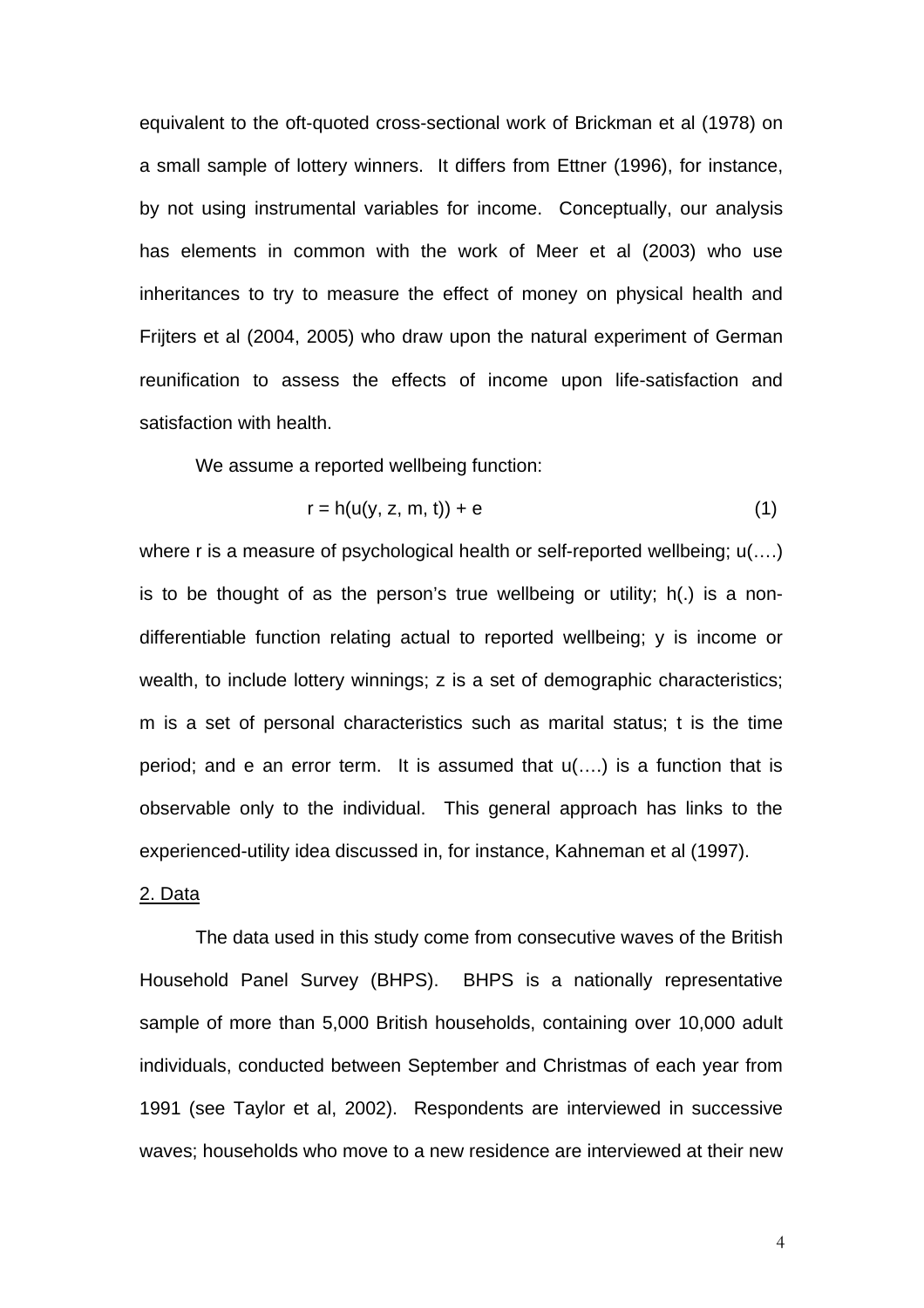location; if an individual splits off from the original household, all adult members of their new household are also interviewed. Children are interviewed once aged 16. The sample has remained broadly representative of the British population since its inception.

The BHPS contains a standard mental wellbeing measure, a General Health Questionnaire (GHQ) score. This is used internationally by medical researchers and others as an indicator of psychological strain or stress. Recent applications of GHQ include Cardozo et al (2000), Boheim and Ermisch (2001), Propper et al (2005), Clark and Oswald (1994, 2002), Ermisch and Francesconi (2000), Gardner and Oswald (2004, 2006), Martikainen et al (2003), McKenzie et al (2004), O'Reilly and Stevenson (2003), Pevalin and Ermisch (2004), Robinson et al (2004), Shields and Wheatley Price (2005), and Weinberg and Creed (2000). A GHQ score is one of the most commonly adopted questionnaire-based methods of measuring psychological health. It amalgamates answers to the following list of twelve questions:

Have you recently:

- *1. Been able to concentrate on whatever you are doing?*
- *2. Lost much sleep over worry?*
- *3. Felt that you are playing a useful part in things?*
- *4. Felt capable of making decisions about things?*
- *5. Felt constantly under strain?*
- *6. Felt you could not overcome your difficulties?*
- *7. Been able to enjoy your normal day-to-day activities?*
- *8. Been able to face up to your problems?*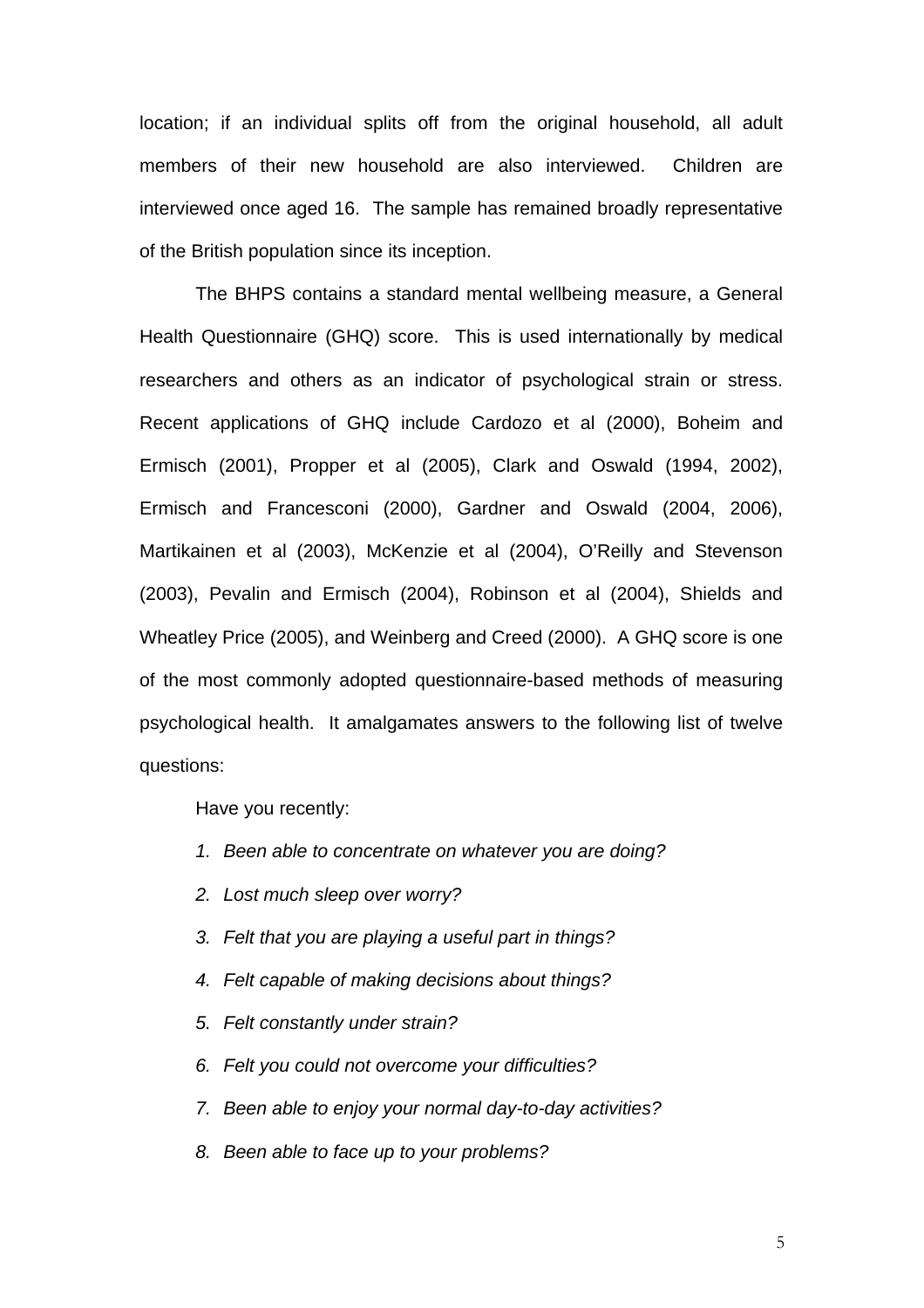*9. Been feeling unhappy and depressed?* 

*10. Been losing confidence in yourself?* 

*11. Been thinking of yourself as a worthless person?* 

*12. Been feeling reasonably happy all things considered?* 

Here we use the sum of the responses to these so-called GHQ-12 questions. As a measure of mental strain, the paper takes the simple summation, coded so that people answer with respect to usual and the response with the lowest wellbeing value scores 3 and that with the highest wellbeing value scores 0. This approach has been used many times before and is sometimes called a 36-point Likert scale. In general, medical opinion is that healthy individuals will score typically around 10-13 on the test. Numbers near 36 are rare and indicate depression in a clinical sense.

Although most windfalls are small, many people in the BHPS data have a financial windfall of some kind. The data set records either a win on a lottery or a win on the soccer pools. As half the British population play the national lottery, this form of winning windfalls swamps all other forms, and for simplicity we refer later merely to 'lottery winners'.

We measure people's GHQ score and their lottery winnings in each year between 1996 and 2003. To adjust for inflation, all financial amounts are deflated by the consumer price index and converted into 1998 pounds. At the time of writing, one pound sterling £1 is approximately \$1.75 United States dollars.

To allow for lags, the wellbeing data are taken from 1998 to 2001. Hence, we observe whether an individual has won on the lottery within this three-year period, but use the longer time frame of mental stress scores (from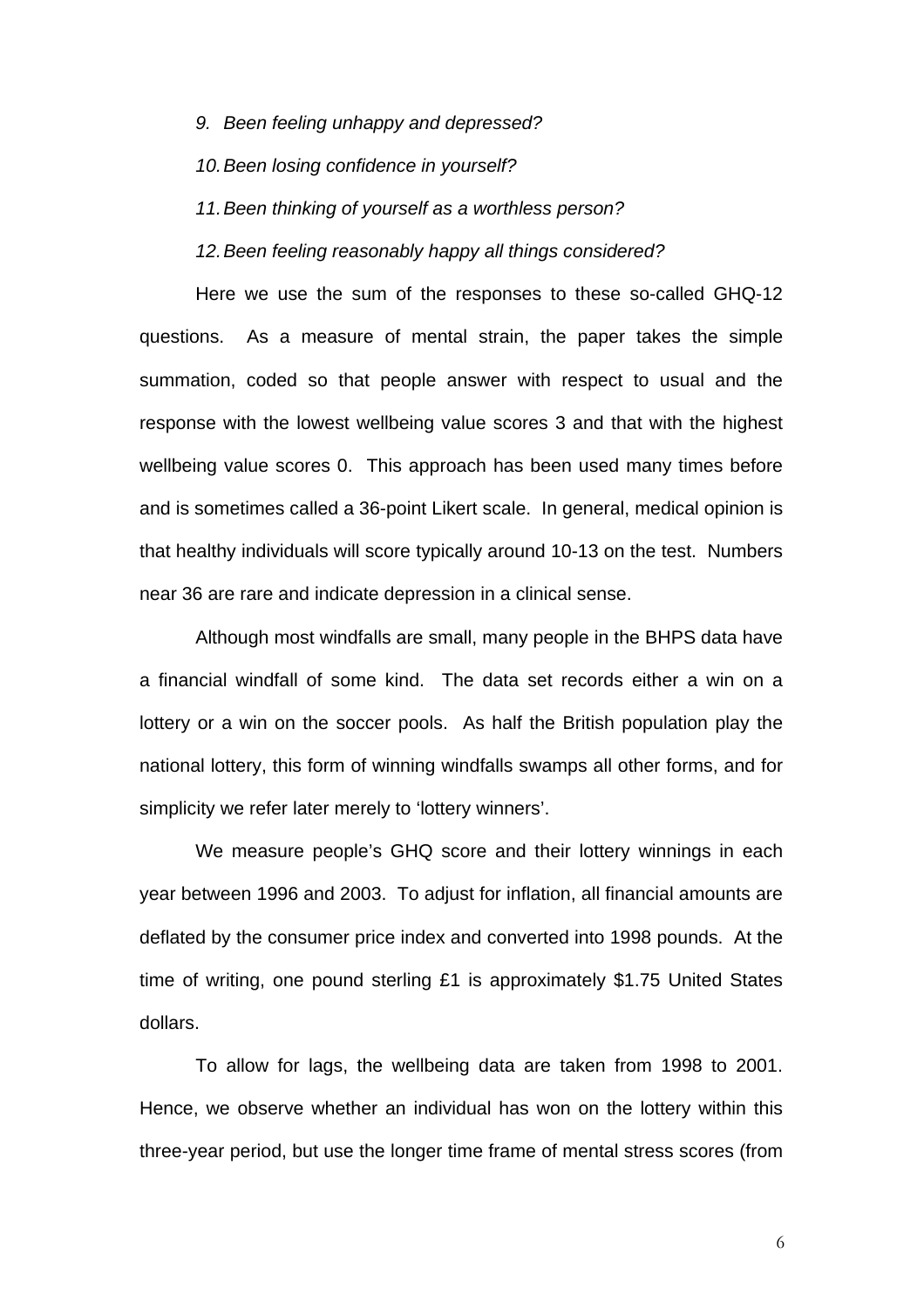1996 to 2001) to capture changes in well-being from two-years before the win to two-years after. Table 1 reports means and standard deviations. Of the 33,605 person-years in the data, there are more than 26,000 observations with no observed win. Small prizes of between one pound and 999 pounds are common: there are 4,822 observations. Bigger wins, of over £1000, are uncommon. There are 137. It is these on which the paper particularly focuses. The other categories within Table 1 make a natural comparison: they provide control groups of individuals who get no win and only small wins. The latter category is particularly important, because, as in Imbens et al (2001), it is not possible within our data set to know the number of times each person plays the lottery. Hence we need to find a way to allow for a different psychological makeup between people who never gamble and those who do. Like Imbens et al, therefore, we assume the most persuasive control group is the set of people in the data who report small wins.

Table 1 reveals that the mean win among those getting more than zero but less than £999 is £70.5. The median is just £30. Among the group receiving a windfall in excess of £1000, the mean win is approximately £4300, and the median is just below £2000.

The mean value of GHQ mental stress, on its zero to 36 scale, is 11.19 in the entire data set. It is lower, at 10.73, among the medium-size winners.

This levels comparison, however, is perhaps not a natural one to emphasise. To allow person fixed-effects to be differenced out, it is more compelling to look at the changes -- the so-called deltas -- in individuals' GHQ scores. In this way, the issue becomes: does the GHQ mental strain score of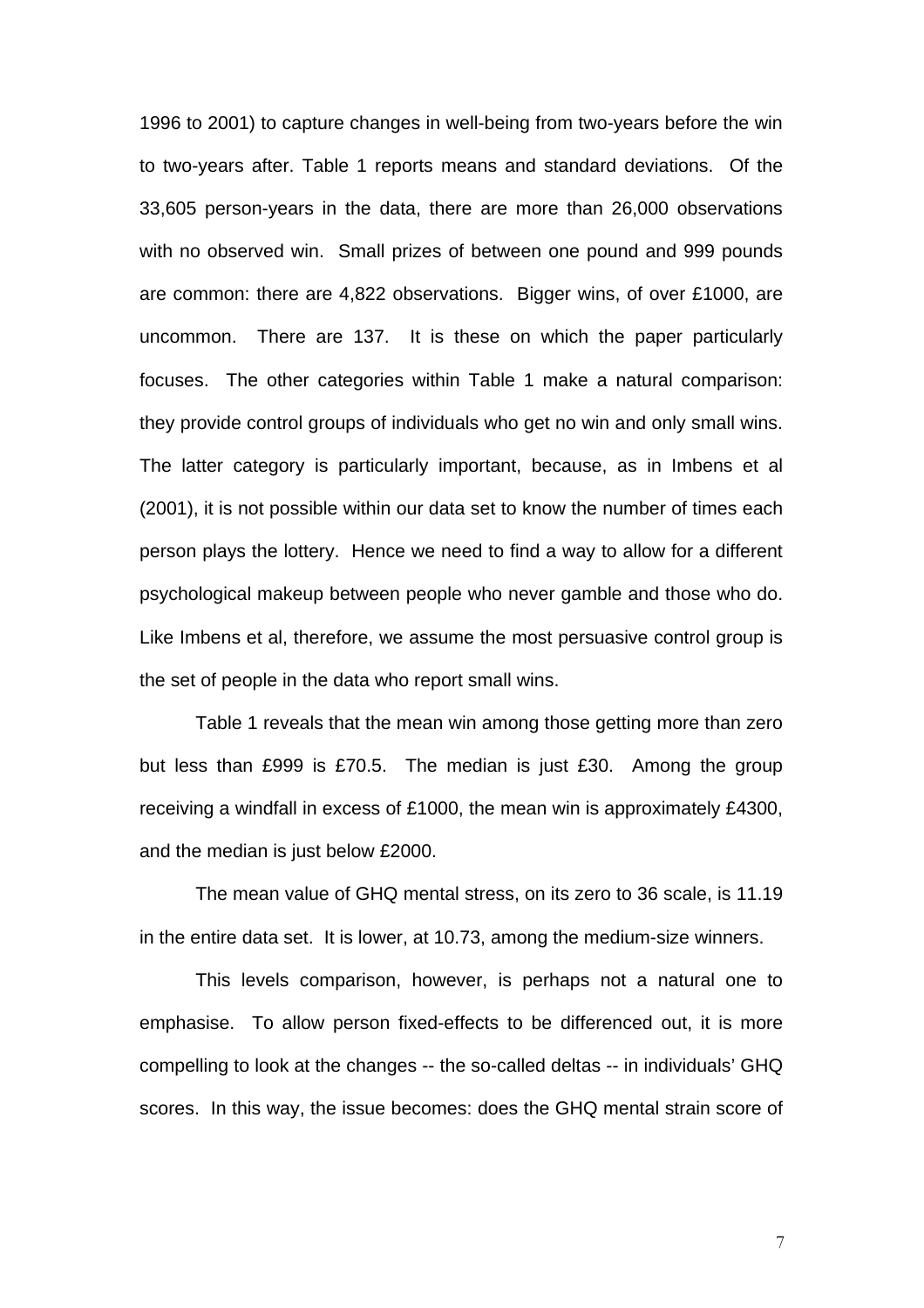a particular person tend to fall after winning a prize in the lottery? It is the deltas that contain the main information and on which we focus.

### 3. Results

The empirical approach begins by looking at movements in GHQ scores before and after a lottery win. Later, regression equations are estimated. Pragmatically, with 137 observations on what we describe as medium-sized lottery wins, it is probably not sensible to put a large amount of structure on the statistical testing. It is known, moreover, that there is some natural fluctuation in GHQ scores (Hauck and Rice, 2004). While it would be desirable to have more than 137 significant lottery wins, that is intrinsically difficult in longitudinal random samples of a population.

What we attempt to look for, therefore, are persuasive simple patterns in the data. Figure 1 is divided into three sections. In Figure 1a, the changes in GHQ are plotted for the year before, and of, the lottery win. It can be seen that, on average, mental stress actually increases in the year of winning (the data are collected after a reported win, and most people saying they have won will have done so very recently). The rise in strain is about 0.5 GHQ points more than for the two control groups, who, as can be seen in the first two bars of Figure 1a, are similar to one another. This implies that, in these data, there is no immediate burst of psychological wellbeing from a lottery win. If anything, the reverse is true, although the standard errors on the £1000+ column in Figure 1a are large. As far as we know, this finding is a new one.

The second section, Figure 1b, charts the change in mental stress between T-1 and T+1. These are the years immediately before and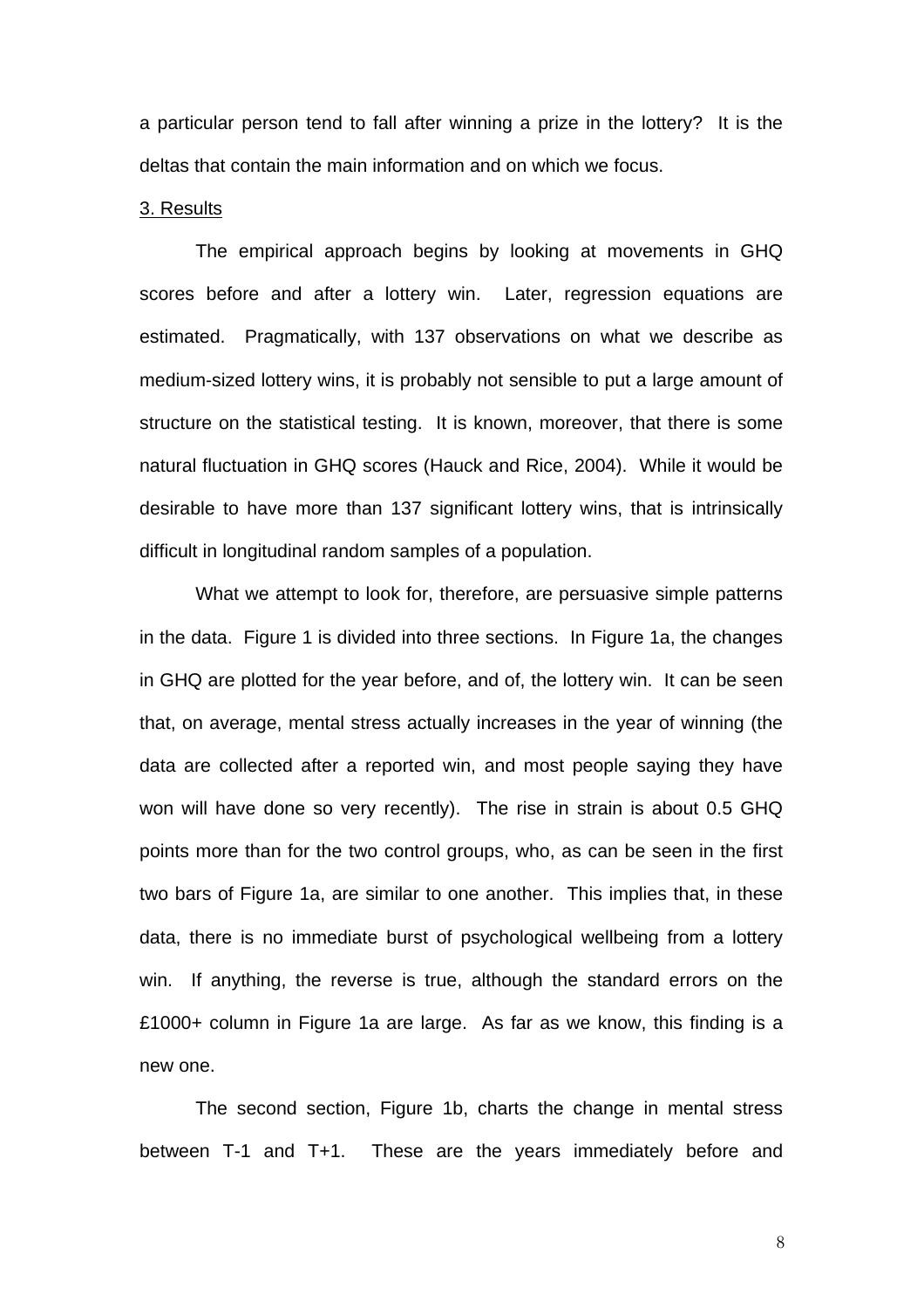immediately after the one in which the lottery prize is won. Again, encouragingly for the statistical investigator, the columns make clear that individuals who get no win are almost indistinguishable in their responses from those with a small win, which is consistent with common sense. Interestingly, people in the £1000+ category do appear, in Figure 1b, to exhibit a rise in psychological wellbeing (that is, a fall in their GHQ mental stress score). However, the size of this decline is tiny, and, as illustrated, the standard-error bars are wide.

Figure 1c depicts the key finding of the paper. It compares wellbeing 2 years before the lottery win to 2 years afterwards. For those with no win, mental strain rises slightly, by 0.19 GHQ points. This increase -- it might be viewed as the background rise in stress in Great Britain -- is statistically significantly greater than zero. For those with a small win, GHQ goes up almost an identical amount, namely, by 0.18 points. Such a finding seems to make sense: winning a tiny amount does not alter a person's life.

However, the average change in mental stress is different among those in Figure 1c who, at time T=0, get a windfall of £1000 or more. For them, GHQ drops fairly markedly between T-2 and T+2. It does so by -1.22 points. As shown, the standard errors allow the null of zero to be rejected at the 5% level, so the change is statistically significantly different from that for the two comparison groups of individuals. To this 1.22, the figure of 0.18 or 0.19 should be added. People who get a medium-sized win therefore eventually enjoy an improvement in mental health, relative to others, of approximately 1.4 GHQ points. If we separate the sample into men and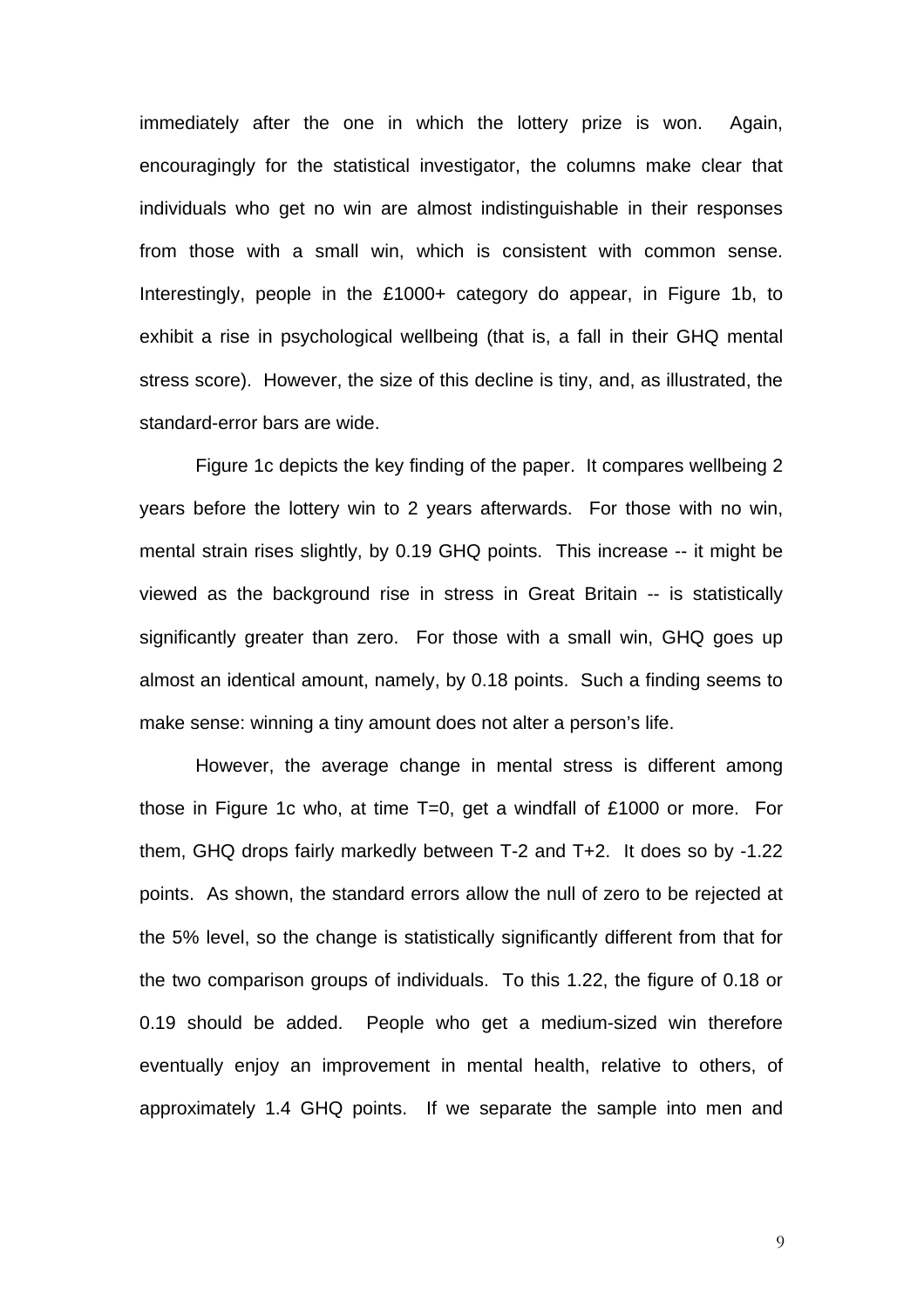women, a similar result is found for each of the sexes (not reported), although men show a larger improvement.

A further way to depict the main finding is illustrated in Figure 2. The figure presents the average levels (as opposed to changes) of GHQ stress scores in the years surrounding a lottery win. Here the GHQ levels of the three groups of individuals diverge, by the time that period T+2 is reached, very noticeably. (These results in Figure 2 are for the unbalanced panel, where an individual may be present in one period but not the next. When we instead restrict attention to the balanced sample -- where each period we observe the same set of individuals -- results are substantially the same.) Again this appears consistent with a causal link between windfalls and wellbeing. Although it might be expected that the size of the medium-size win would be correlated with the size of the alteration in wellbeing within the subsample of 137 people themselves, it proved impossible, probably because of the small sample size relative to the noise in GHQ scores, to find a statistically significant relationship.

In sum, these data suggest that winning the lottery is associated with improved mental wellbeing. Intriguingly, the effect apparently takes some time to show through. The observed delay is surprising. One feasible interpretation of the phenomenon is that winning (even medium-sized prizes like these) can have a disruptive effect in time T. A second possibility, and a less attractive one for the ideas in the paper, is that the phenomenon of winning itself eventually makes people cheerier, by increasing their sense of optimism. Nevertheless, a potentially more plausible explanation is that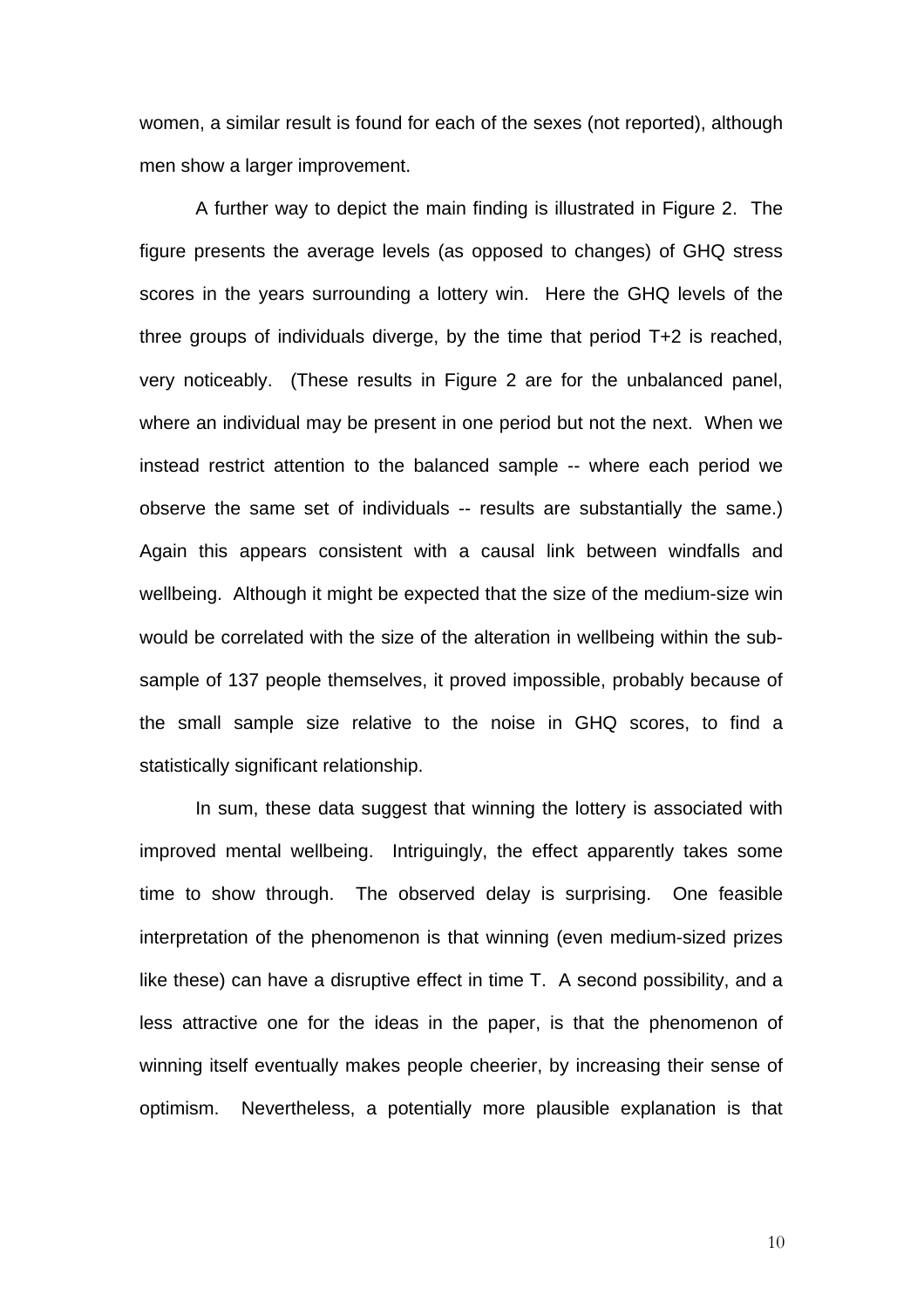spending the money is what matters and initially a windfall is saved. Clearly much remains to be understood.

### 4. Robustness Checks

Is it possible that this pattern is an artefact or fluke of the data set and therefore not one of cause-and-effect? In principle, it is. Figure 2, for instance, reveals some inherent volatility, and the drop in GHQ in T-1 among the winners is a potential concern.

As a check, various inquiries were done.

First, an examination of Figure 2 shows that the GHQ levels of all three groups are similar in the initial year, T-2. This fact seems reassuring. It suggests that the nature of the people under study -- non-winners, small winners, large winners -- is not profoundly different.

Second, some regression-equation checks are given. Table 2 lays out a number of Delta GHQ equations. These equations take as the dependent variable the measured change in the GHQ stress level over the period T-2 to T+2. Column 1 of the table thus re-does the previous chart in a more formal way. Column 2 of Table 2 includes controls for age, gender, and race. The female dummy is negative and statistically significantly different from zero. The others, however, are not. Importantly, the coefficient on the Win £1000+ dummy variable is left unchanged by the addition of these demographic controls, which suggests that the pattern in the paper is not simply because of elementary omitted characteristics. The low R-squared values are a noticeable reminder of the noise in GHQ values.

Column 3 extends the list of independent variables: it incorporates income, health, marital status, job status, education level, and region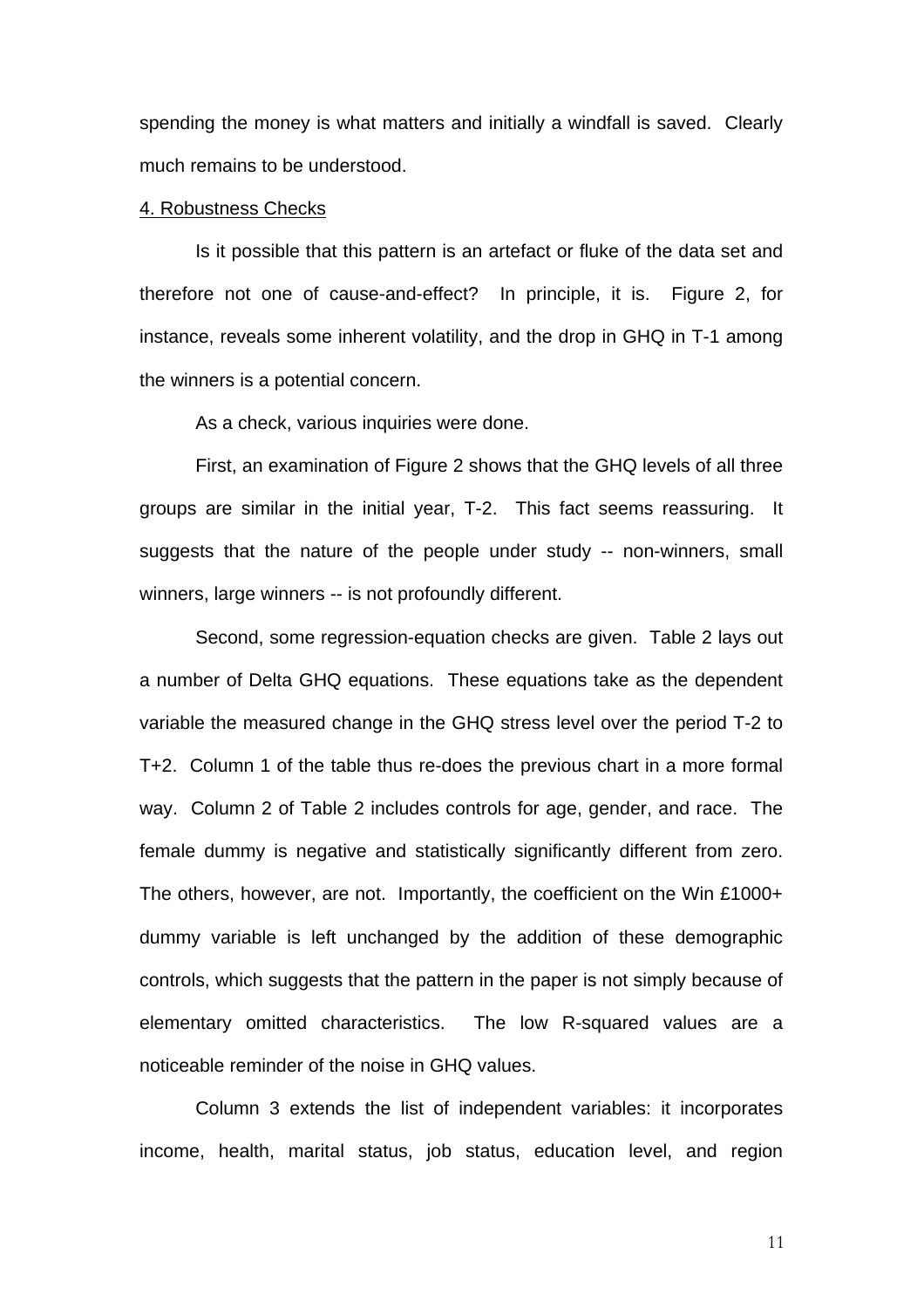dummies. Once again, the effect of winning the lottery is unaltered. The coefficient is now -1.449 with a well-determined t-statistic.

Finally, Column 4 of Table 2 includes an extra variable for the person's mental stress score in T-3. This controls for potential habituation or meanreversion in wellbeing levels; when individuals initially have high wellbeing (low GHQ stress scores) we might expect them, either substantively or for reasons of measurement error, to report a decline in wellbeing (increase in strain) towards some baseline, and vice versa. In column 4 of Table 2, the estimated improvement in mental wellbeing after a medium-size lottery win is slightly larger at approximately 1.8 GHQ points. If people who initially show greater mental strain are more likely to gamble on the lottery, then meanreversion could conceivably account for the increase in wellbeing that we observe for lottery winners. However, whilst we do see some evidence of mean-reversion in GHQ mental strain scores, it apparently contributes little to an explanation of the estimated windfall effect. Here in column 4 of Table 2 there is a slight alteration in the size of the coefficient on Win £1000+, but the standard error remains around one third of the coefficient estimate. These explorations suggest that the correlation between winning and change-in-GHQ is robust.

Third, are low-income individuals perhaps more affected by a lottery prize, and are there any important gender differences in response to a win? Table 3 takes up these issues. It estimates four delta-GHQ equations. The first split of the sample is into two income categories. Interestingly, and perhaps surprisingly, the drop in GHQ is more marked, and statistically better determined, in the high-income households. In Table 3 the coefficients on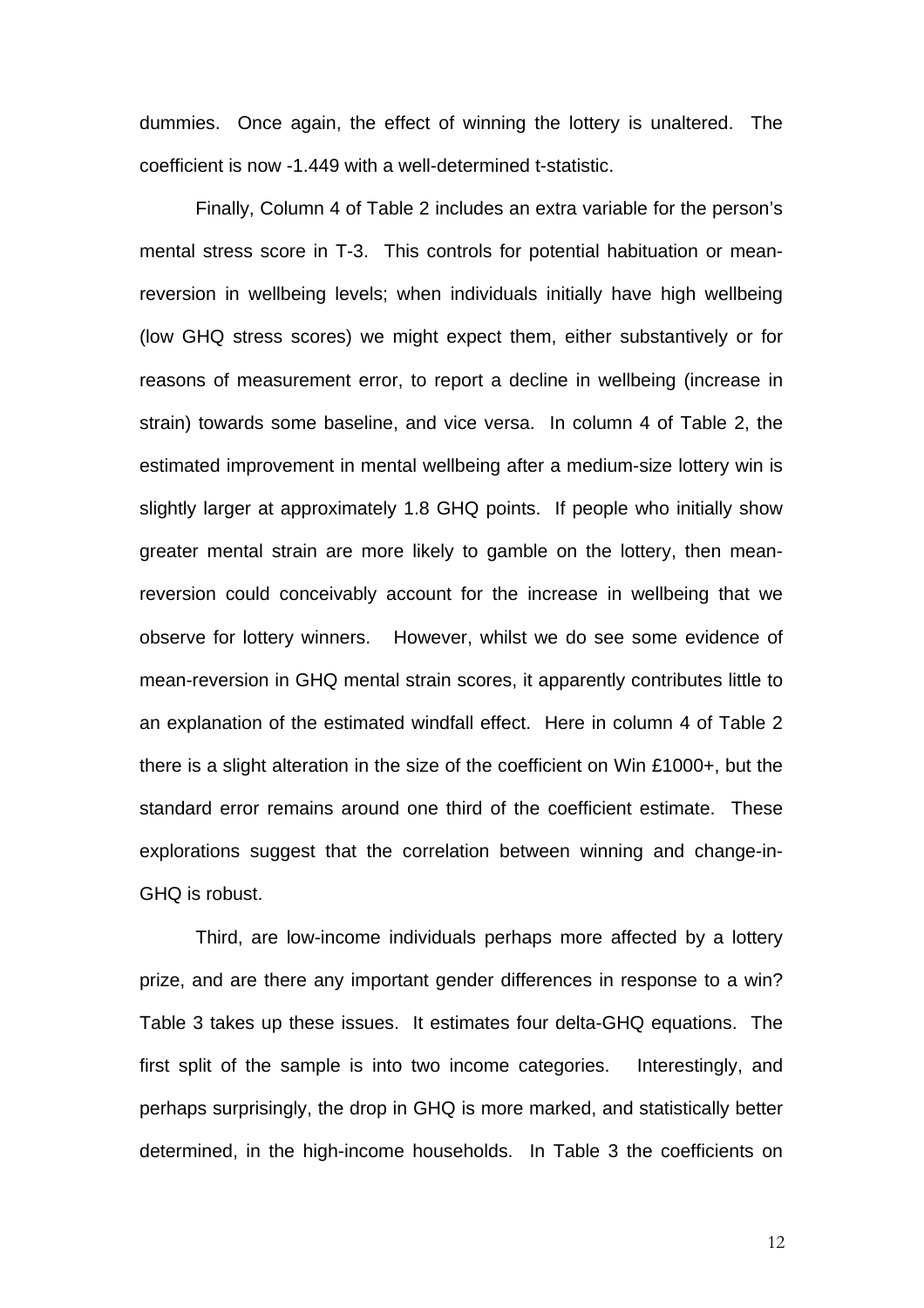Win £1000+ are at first, in columns 1 and 2, respectively -0.991 and -1.855. However, it not possible to reject the null of equality of these two numbers. Columns 3 and 4 divide individuals into men and women. In this case, the key coefficients are -1.674 and -1.140. Only the first of these, for the male sub-sample, is significantly different from zero. Nevertheless, the finding seems of value. If the paper's observation of a fall in GHQ after a win were the chance result of a small data set, we would not expect to see it in separate sub-samples for males and females. Perhaps the appropriate message from Table 3 -- when it is borne in mind that the numbers of medium-size lottery winners do not allow detailed disaggregation -- is that the size of the Win £1000+ effect appears to be reasonably robust across subsamples.

Fourth, data on the life satisfaction levels of individuals were examined, and the above calculations were re-done. The life-satisfaction question was not asked in the survey in the 2001, so as a result we were missing around a quarter of our sample of lottery wins. Most of the paper's patterns, however, carried through (for instance, those winning £1000+ had the largest rise in life satisfaction), although the satisfaction data were too noisy, given the effective sample size, to permit particularly well-defined results.

Lastly, because the data set does not provide a measure of how often people play the lottery, there remains one possibility that should be considered. It is that, for some unobservable reason, individuals who gain psychologically after we observe them winning a medium-sized lottery prize both play the lottery far more than those who gain only small wins (and thus win more money) and would for some unknown independent reason have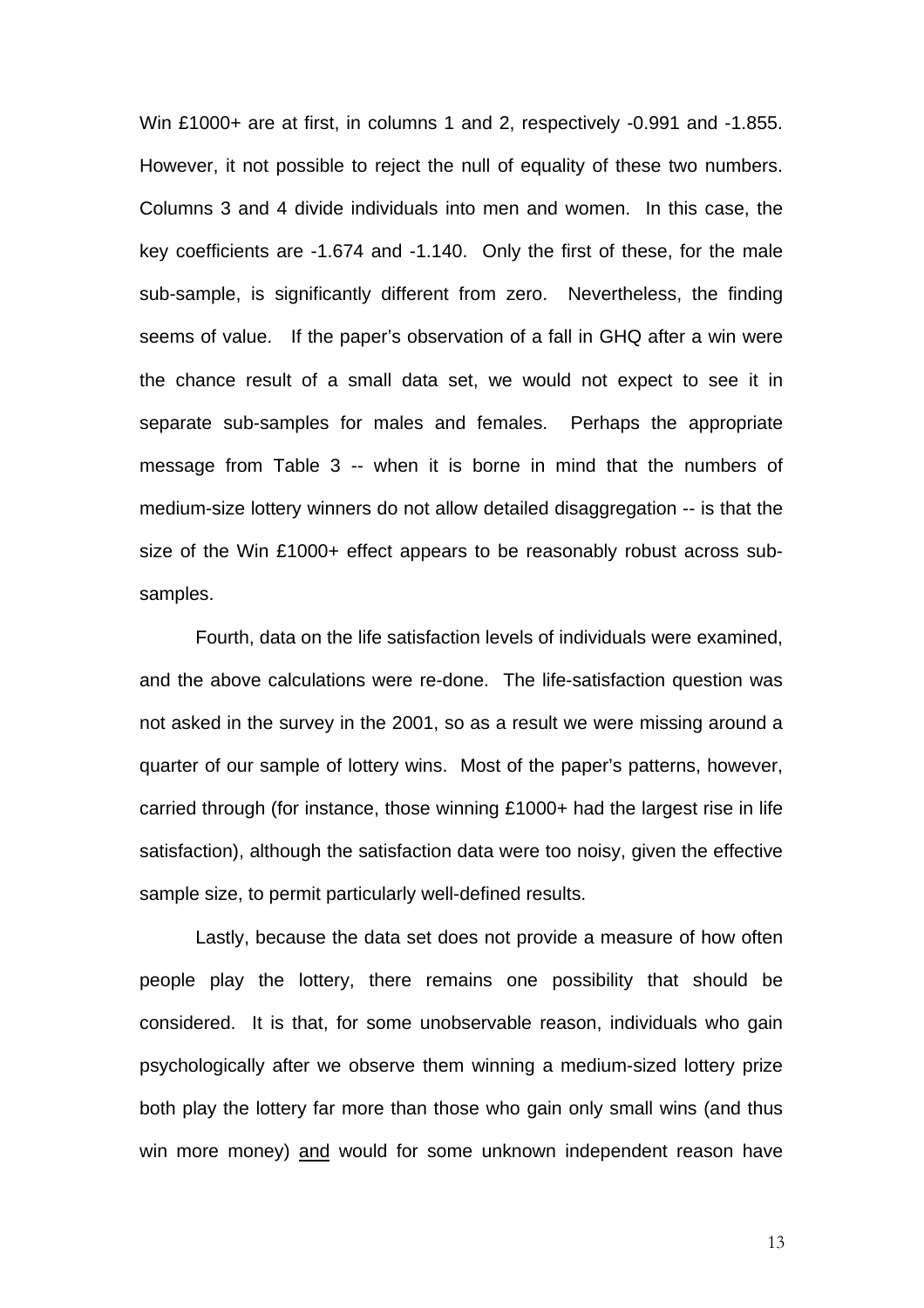improved mentally without the windfall of cash. In other words, there remains the potential that the correlation we observe is not truly causal.

Like most arguments that rest on assumed unobservabilities, this is a difficult possibility to avoid beyond doubt. Nevertheless, on the balance of the evidence, it is arguably unpersuasive and a causal interpretation seems the more appropriate one. Entering within a delta-GHQ regression equation a range of observable controls (which might be expected to be correlated with unobservables) leaves -- see Tables 2 and 3 -- the paper's key coefficient almost unchanged. Moreover, medium-size lottery winners begin with the same T-2 mental-health scores as other people in the data set, and thus do not appear to be fundamentally different from small-winners in some subtle psychological way.

### 5. Conclusions

A famous research question in social science is whether increases in income make people happier (and if so by how much). The key difficulty in testing is a practical one. It is how to find a quasi-experimental setting where some individuals are randomly assigned substantial sums of money while others in a control group are not.

The paper tackles this by studying longitudinal data on a statistically representative sample of Britons who receive medium-sized lottery wins. In our data, these are wins of between £1,000 and approximately £120,000 in 1998 pounds sterling. We have 137 winners of this type. The effective sample is therefore fairly small, so it is sensible to be cautious in interpretation.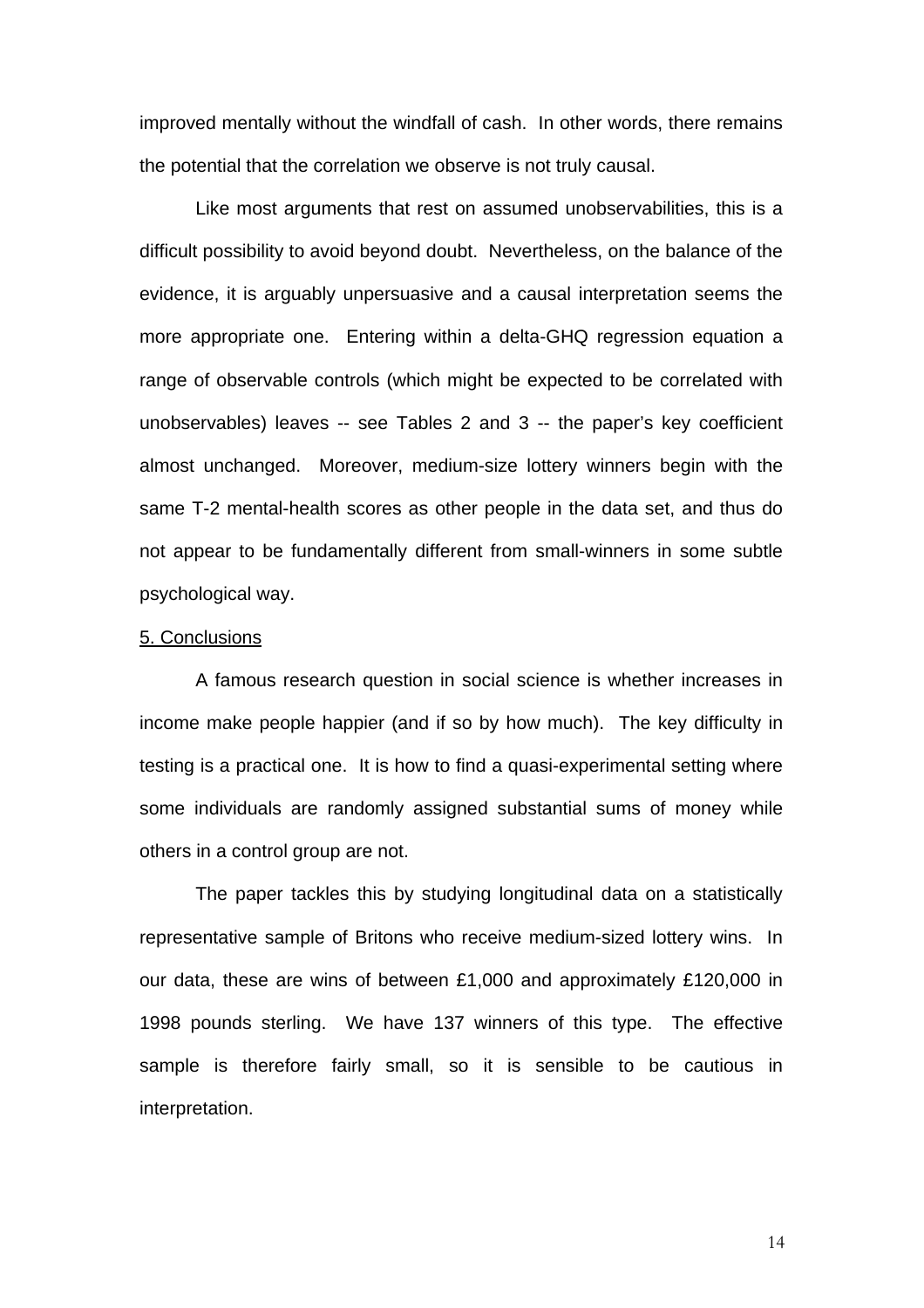When compared to two control groups -- one with no wins and the other with small wins -- the paper demonstrates that these medium-size winners go on to have significantly better psychological health. After two years, their mental wellbeing compared to before the lottery win has improved by approximately 1.4 GHQ points on a 36-point scale, with a standard error of approximately 0.5. The standard deviation of the GHQ scores in the whole sample is approximately 5, but that is probably not a useful way to think about the within-person variation over time. To provide a better feel for the size of the units, in Clark and Oswald (2002) and Gardner and Oswald (2006) it is argued that the worst thing observable in standard data sets is -- perhaps as might be expected -- the impact effect of being widowed. That rare and traumatic event is associated with a worsening in people's mental wellbeing of, on average, approximately 5 GHQ points. Such a calculation suggests that 1.4 points, the estimated consequence of a medium-sized lottery win for mental health, is economically significant and not merely statistically significant.

Checks on separate sub-samples of men and women, and highincome and low-income people, provide in each case broadly supportive evidence for the existence of a positive effect of windfalls upon mental wellbeing. Such corroboration, even on necessarily small sub-samples, seems encouraging. The explanation for the time delay in the wellbeing effect is unclear. It may be that actual spending is what matters and windfalls are initially saved, but this can be only a conjecture.

The paper's main result -- that a windfall is followed eventually by a significant improvement in mental health -- contrasts with standard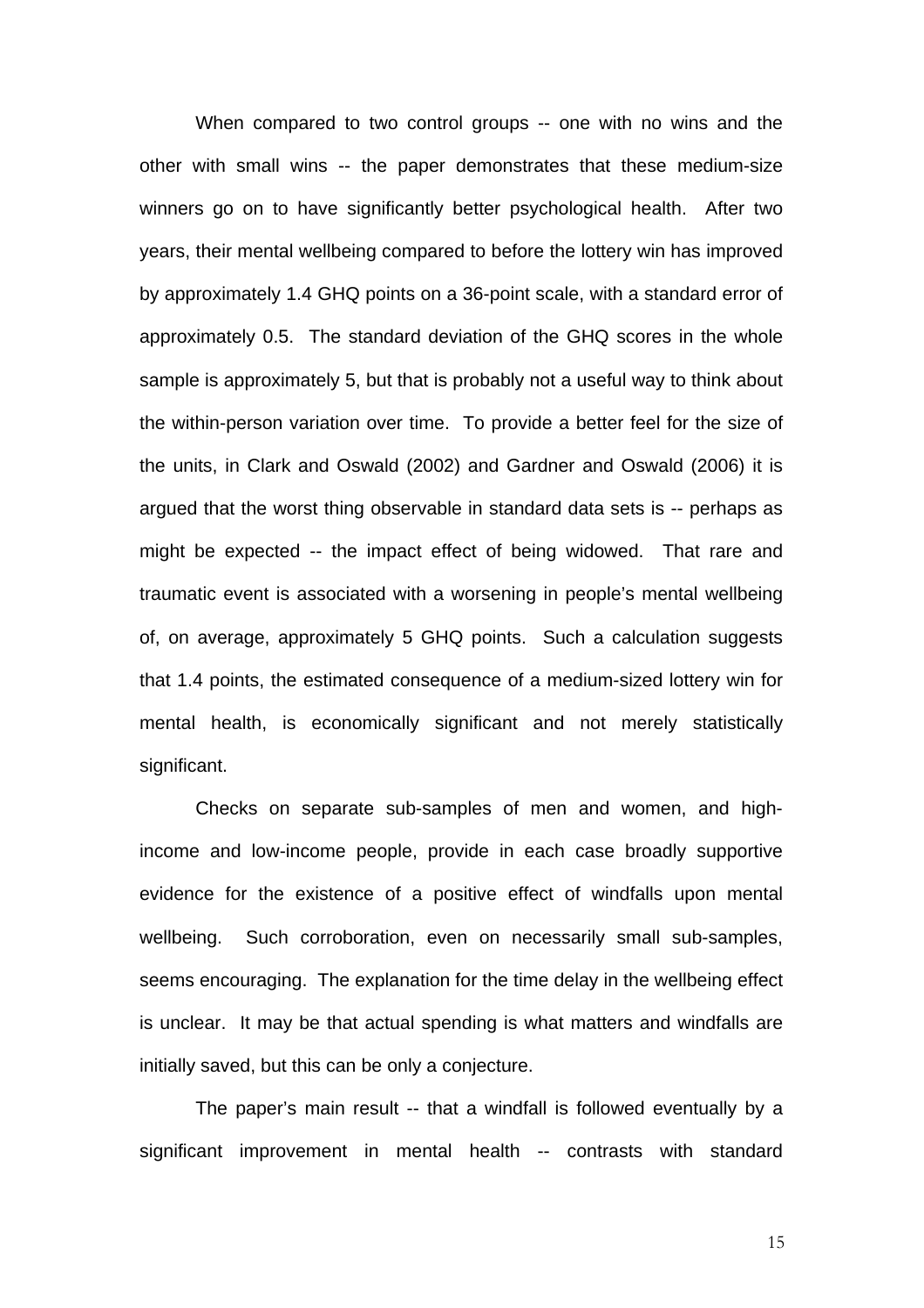interpretations of the work of Brickman et al (1978). An advantage of the present study is that we follow the same individuals through time and do not have to rely on cross-section comparisons. Our paper is unable to examine adaptation to money over a long period. That possibility remains an important one to be explored by future research.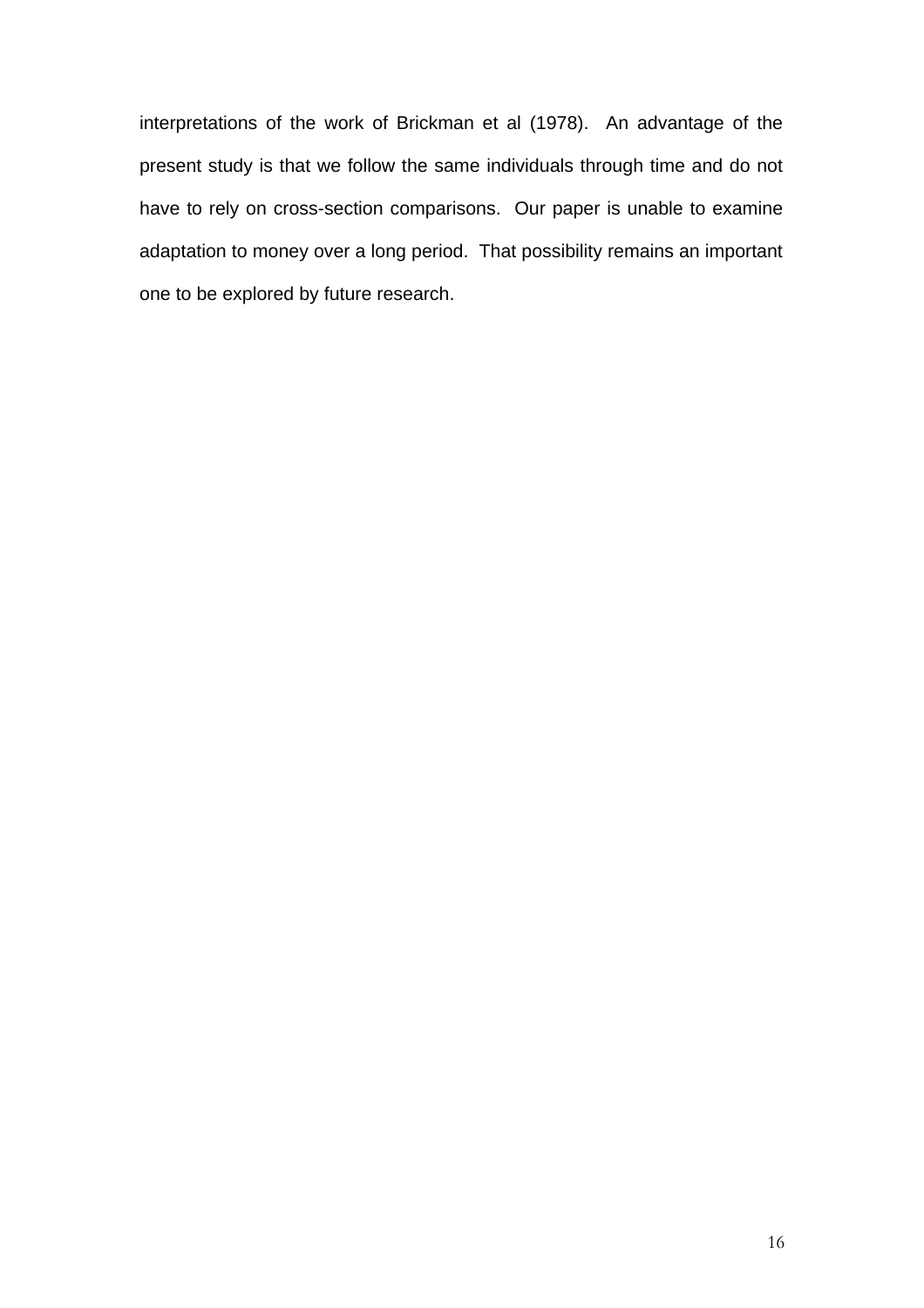### Acknowledgements

We thank the editor and referees, and also Andrew Clark, Dan Gilbert, Carol Graham, Alois Stutzer and Ian Walker. The Economic and Social Research Council (ESRC) provided research support. The usual disclaimer applies. In particular, the views in this paper are not those of Watson Wyatt. The British Household Panel Survey data were made available through the UK Data Archive. The data were originally collected by the ESRC Research Centre on Micro-social Change at the University of Essex, now incorporated within the Institute for Social and Economic Research. Both the original collectors of the data and the Archive bear no responsibility for the analysis presented here.

This paper replaces the earlier calculations of Gardner and Oswald (2001). It used also data on inheritances and produced broadly similar findings. Because inheritances conflate a windfall with death of a family member, we decided to omit the inheritance calculations.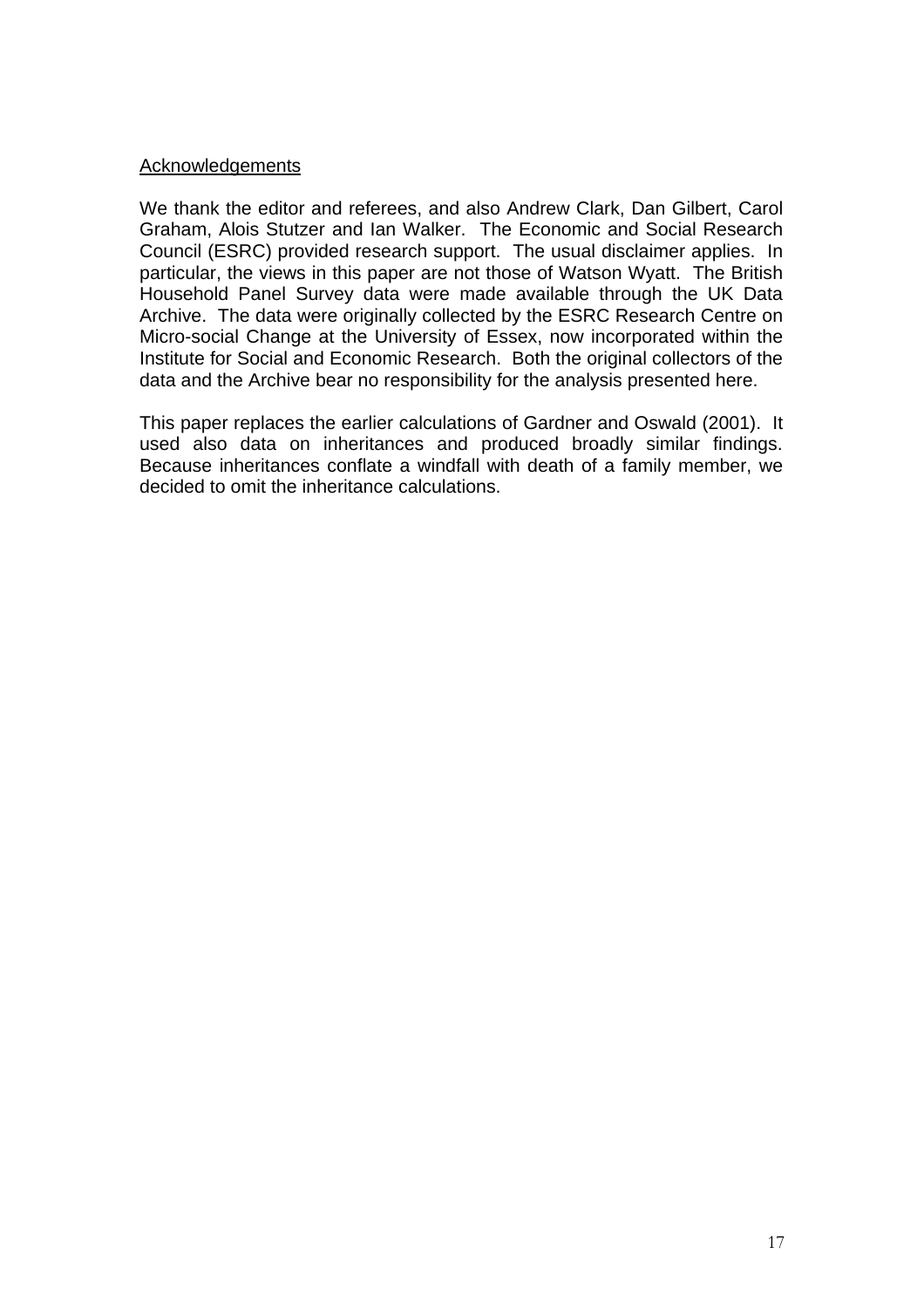### **References**

- Argyle M. The psychology of happiness. Routledge: London, Second edition; 2001.
- Blanchflower DG, Oswald AJ. Wellbeing over time in Britain and the USA. Journal of Public Economics 2004; 88; 1359-1386.
- Böheim R, Ermisch J. Partnership dissolution in the UK the role of economic circumstances. Oxford Bulletin of Economics and Statistics 2001; 63; 197-208.
- Brickman P, Coates D, Janoff-Bulman R. Lottery winners and accident victims – is happiness relative? Journal of Personality and Social Psychology 1978; 36; 917-927.
- Cardozo BL, Vergara A, Agani R, Gotway CA. Mental health, social functioning, and attitudes of Kosovar Albanians following the war in Kosovo. Journal of the American Medical Association 2000; 284; 569- 577.
- Clark AE. Are wages habit-forming? Evidence from micro data. Journal of Economic Behavior and Organization 1999; 39; 179-200.
- Clark AE, Diener E, Georgellis Y, Lucas RE. Lags and leads in life satisfaction: A test of the baseline hypothesis. DELTA Paris: working paper; 2004.
- Clark AE, Oswald AJ. Unhappiness and unemployment. Economic Journal 1994; 104; 648-659.
- Clark AE, Oswald AJ. A simple statistical method for measuring how life events affect happiness. International Journal of Epidemiology 2002; 31; 1139-1144.
- Diener E, Suh EM, Lucas RE, Smith HL. Subjective wellbeing: Three decades of progress. Psychological Bulletin 1999; 125(2); 276-302.
- Diener E, Biswas-Diener R. Will money increase subjective wellbeing? Social Indicators Research 2002; 57; 119-169.
- Di Tella R, MacCulloch RJ, Oswald AJ. Preferences over inflation and unemployment: Evidence from surveys of happiness. American Economic Review 2001; 91; 335-341.
- Di Tella R, MacCulloch RJ, Oswald AJ. The macroeconomics of happiness. Review of Economics and Statistics 2003; 85; 809-827.
- Di Tella R, Haisken J, Macculloch RJ. Happiness adaptation to income and to status in an individual panel, working paper, Harvard Business School; 2005.
- Easterlin RA. Does economic growth improve the human lot? Some empirical evidence. In: David PA, Reder MW (Eds.), Nations and households in economic growth: Essays in honor of Moses Abramowitz. Academic Press: New York; 1974. p. 89-125.
- Easterlin RA. Explaining happiness. Proceedings of the National Academy of Sciences 2003; 100; 11176-11183.
- Ermisch J, Francesconi M. Cohabitation in Great Britain: Not for long, but here to stay. Journal of the Royal Statistical Society (Series A) 2000; 163; 153-171.
- Ettner SL. New evidence on the relationship between income and health. Journal of Health Economics 1996; 15; 67-85.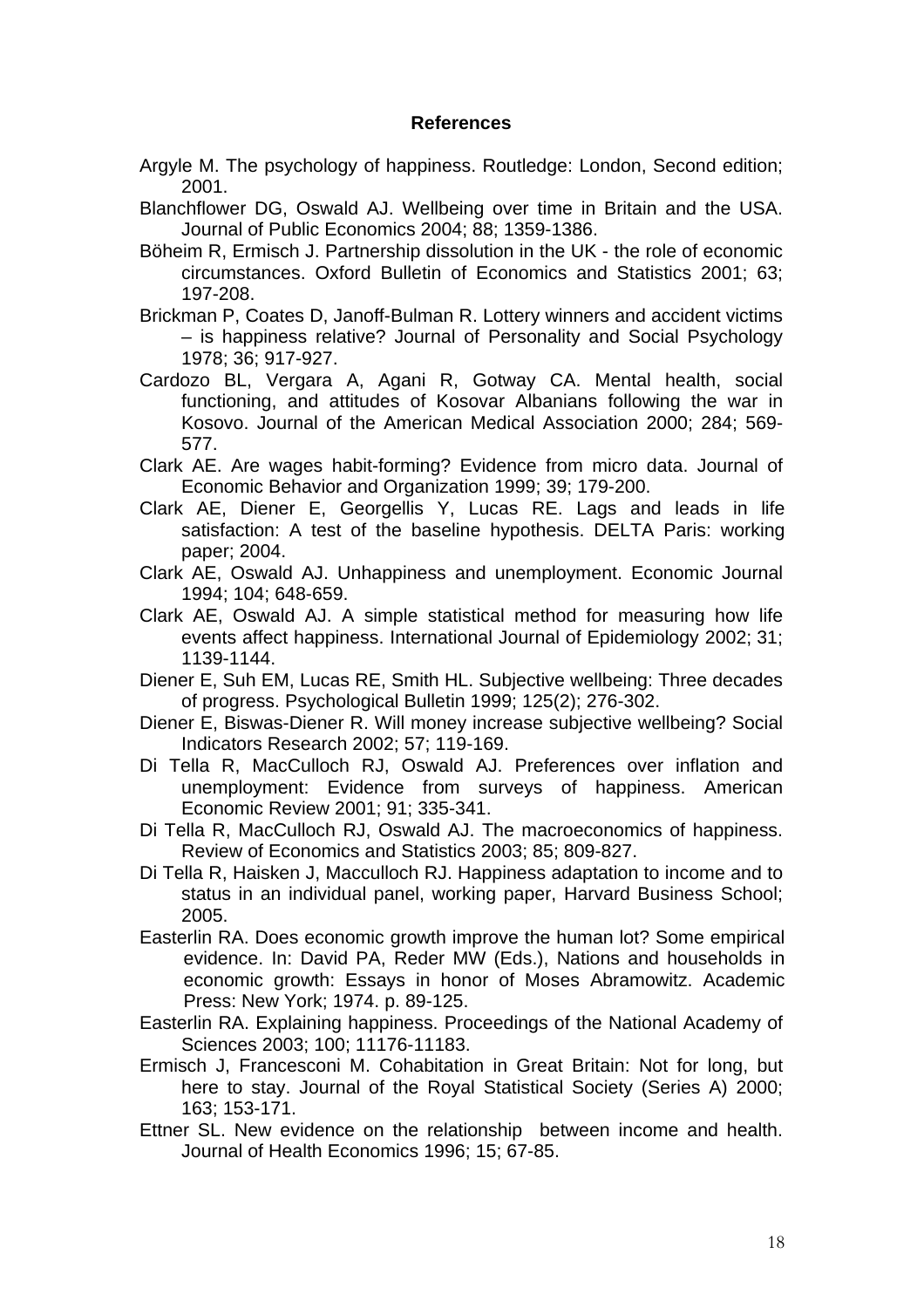- Frederick S, Loewenstein G. Hedonic adaptation. In: E. Diener, N. Schwarz and D. Kahneman (Eds.) Hedonic psychology: Scientific approaches to enjoyment, suffering, and wellbeing. Russell Sage Foundation: New York; 1999; p. 302-329.
- Frey BS, Stutzer A. Happiness and economics. Princeton University Press: Princeton; 2002.
- Frijters P, Haisken-DeNew JP, Shields MA. Money does matter! Evidence from increasing real income and life satisfaction in East Germany following reunification. American Economic Review 2004; 94; 730-740.
- Frijters P, Haisken-DeNew JP, Shields MA. The causal effect of income on health: Evidence from German reunification. Journal of Health Economics 2005; 24; 997-1017.
- Gardner J, Oswald A. Does money buy happiness? A longitudinal study using data on windfalls. University of Warwick: working paper; 2001.
- Gardner J, Oswald, A. How is mortality affected by money, marriage and stress? Journal of Health Economics 2004; 23; 1181-1207.
- Gardner J, Oswald AJ. Do divorcing couples become happier by breaking up? Journal of the Royal Statistical Society (Series A) 2006; 169; 319-336.
- Gilbert D T, Pinel EC, Wilson TD, Blumberg SJ, Wheatley T. Immune neglect: A source of durability bias in affective forecasting. Journal of Personality and Social Psychology 1998; 75; 617-638.
- Graham C. Insights on development from the economics of happiness. World Bank Research Observer 2005; 20; 201-231.
- Hauck K, Rice N. A longitudinal analysis of mental health mobility in Britain. Health Economics 2004; 13; 981-1001.
- Holtz-Eakin D, Joulfaian D, Rosen H. The Carnegie conjecture: Some empirical evidence. Quarterly Journal of Economics 1993; 108; 413-435.
- Imbens GW, Rubin DB, Sacerdote BI. Estimating the effect of unearned income on labor earnings, savings, and consumption: Evidence from a survey of lottery players. American Economic Review 2001; 91; 778-794.
- Kahneman D, Wakker PP, Sarin R. Back to Bentham? Explorations of experienced utility. Quarterly Journal of Economics 1997; 112; 375-406.
- Kahneman D, Sugden R. Experienced utility as a standard of policy evaluation. Environmental and Resource Economics 2005; 32; 161-181.
- Kahneman D, Krueger AB, Schkade D, Schwarz N, Stone AA. Would you be happier if you were richer? A focusing illusion. Science 2006; 312; 1908- 1910.
- Layard R. Happiness: Lessons from a new science. Allen Lane: London; 2005
- Lindahl M. Estimating the effect of income on health and mortality using lottery prizes as an exogenous source of variation in income. Journal of Human Resources 2005; 40; 144-168.
- Lucas RE, Clark A E, Georgellis Y, Diener E. Re-examining adaptation and the setpoint model of happiness: Reactions to changes in marital status. Journal of Personality and Social Psychology 2003; 84; 527-539.
- Lucas RE, Clark AE, Georgellis Y, Diener E. Unemployment alters the set point for life satisfaction. Psychological Science 2004; 15 (1); 8-13.
- Luttmer E. Neighbors as negatives: Relative earnings and wellbeing. Quarterly Journal of Economics 2005; 120; 963-1003.
- Marmot M. Status syndrome. London: Bloomsbury; 2004.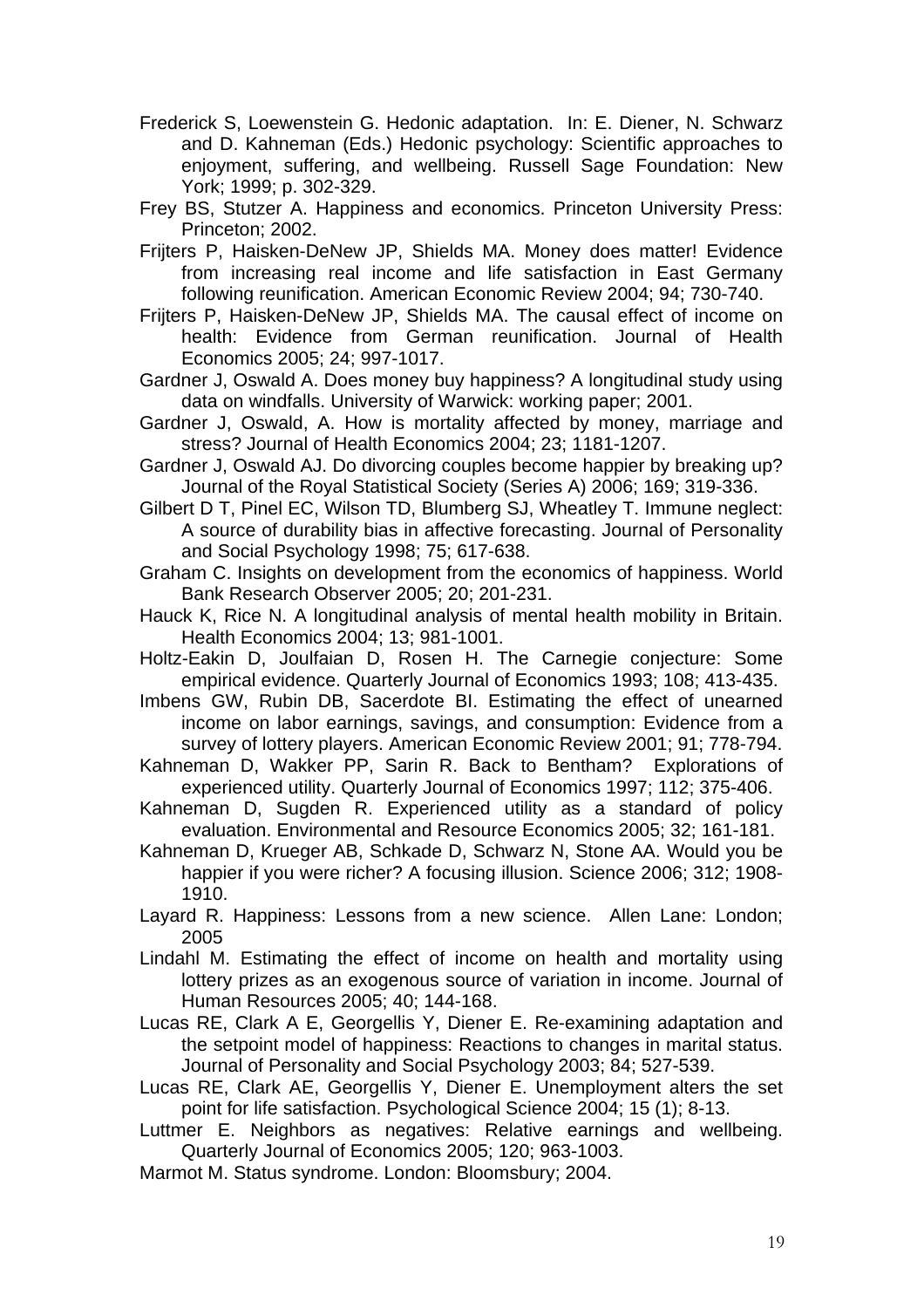Martikainen P, Adda J, Ferrie JE, Smith GD, Marmot M. Effects of income and wealth on GHQ depression and poor self rate health in white collar women and men in the Whitehall II study. Journal of Epidemiology and Community Health 2003; 57; 718-723.

Martin A. Can money buy happiness? Science 1995; 268; 1113-1114.

- McKenzie DP, Ikin JF, McFarlane AC, Creamer M, Forbes, AB, Kelsall HL, Glass DC, Ittak P, Sim MR. Psychological health of Australian veterans of the 1991 Gulf War: An assessment using the SF-12, GHQ-12 and PCL-S. Psychological Medicine 2004; 34; 1419-1430.
- Meer J, Miller DL, Rosen HS. Exploring the health-wealth nexus. Journal of Health Economics 2003; 22; 713-730.
- Myers DM. The pursuit of happiness. Morrow: New York; 1992.
- Nettle D. Happiness: The science behind your smile. Oxford University Press: Oxford; 2005a.
- Nettle D. Social gradients in subjective wellbeing: Is it money or person control that matters? Department of Psychology, Brain and Behaviour, University of Newcastle: working paper; 2005b.
- O'Reilly D, Stevenson M. Mental health in Northern Ireland: Have the Troubles made it worse? Journal of Epidemiology and Community Health 2003; 57; 488-492.
- Oswald AJ. Happiness and economic performance. Economic Journal 1997; 107; 1815-1831.
- Oswald AJ. On the common claim that happiness equations demonstrate diminishing marginal utility of income. IZA Discussion paper 1781, and University of Warwick working paper; 2005.
- Oswald AJ, Powdthavee N. Does happiness adapt? A longitudinal study of disability with implications for economists and judges, University of Warwick: working paper; 2005.
- Pevalin DJ, Ermisch J. Cohabiting unions, repartnering and mental health. Psychological Medicine 2004; 34(8); 1553-1559.
- Propper C, Jones K, Bolster A, Burgess S, Johnston R, Sarker R. Local neighbourhood and mental health: Evidence from the UK. Social Science and Medicine 2005; 61; 2065-2083.
- Rayo L, Becker G. Evolutionary efficiency and happiness. University of Chicago: working paper; 2004.
- Riis J, Loewenstein G, Baron J, Jepson C. Ignorance of hedonic adaptation to hemodialysis: A study using ecological momentary assessment. Journal of Experimental Psychology: General 2005; 134 (1); 3-9.
- Robinson KL, McBeth J, MacFarlane GJ. Psychological distress and premature mortality in the general population: A prospective study. Annals of Epidemiology 2004; 14; 467-472.
- Sacerdote B. The lottery winner survey, crime and social interactions, and why is there more crime in cities? Harvard University: PhD thesis; 1997.
- Shields MA, Wheatley Price S. Exploring the economic and social determinants of psychological wellbeing and perceived social support in England. Journal of the Royal Statistical Society (Series A) 2005; 168; 513-537.
- Smith DM, Langa KM, Kabeto MU, Ubel PA. Health, wealth and happiness. Psychological Science 2005; 16; 663-666.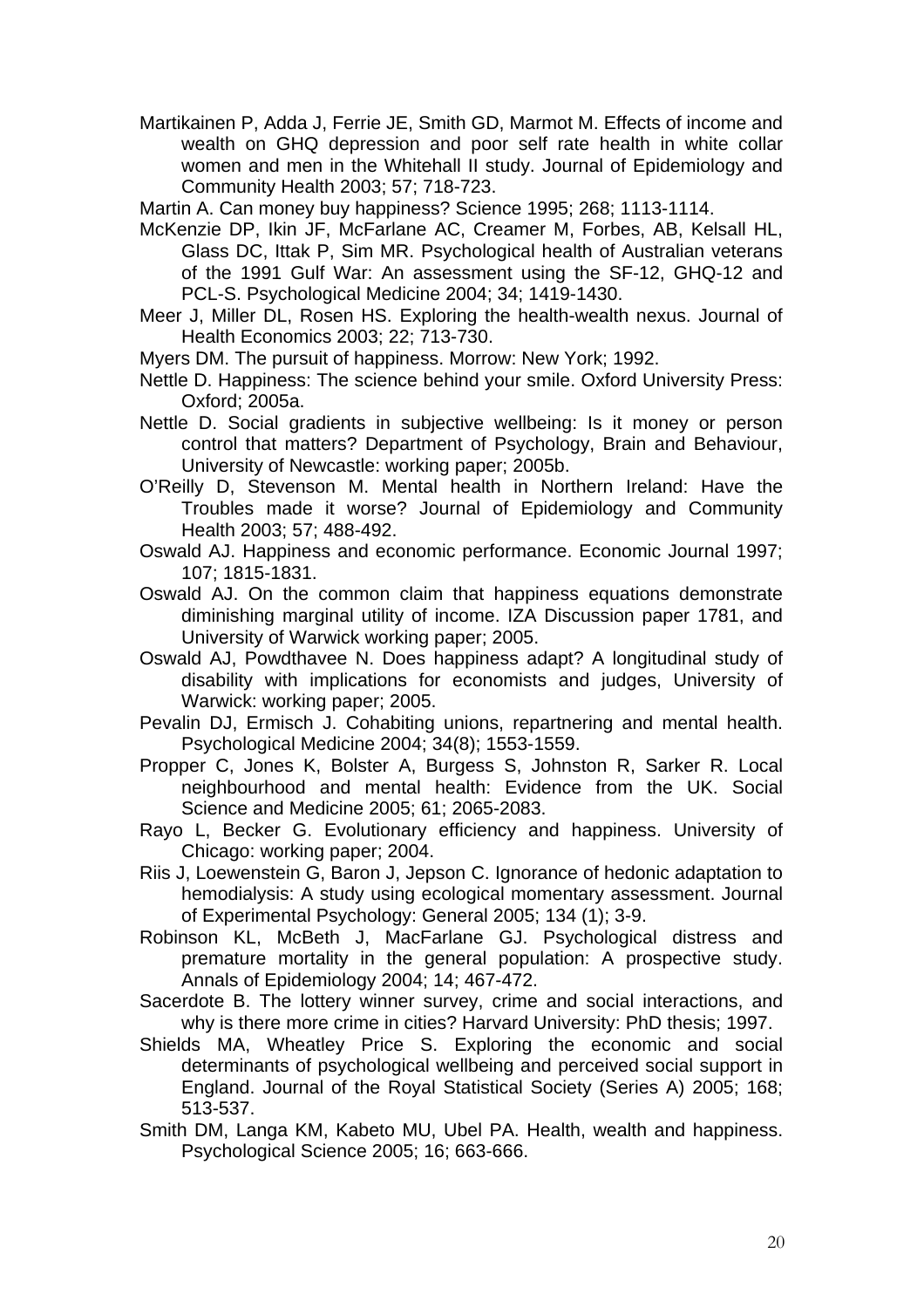- Stutzer A. The role of income aspirations in individual happiness. Journal of Economic Behavior and Organization 2004; 54; 89-109.
- Taylor M F, Brice J, Buck N, Prentice-Lane E. British Household Panel Survey User Manual. University of Essex: Colchester; 2002.
- Ubel PA, Loewenstein G, Jepson C. Disability and sunshine: Can hedonic predictions be improved by drawing attention to focusing illusions or emotional adaptation? Journal of Experimental Psychology: Appl 2005; 11; 111-123.
- Van Praag B, Ferrer-I-Carbonell A. Happiness quantified: A satisfaction calculus approach. Oxford University Press: Oxford; 2004.
- Walker I. Lotteries: Determinants of ticket sales and optimal payout rate. Economic Policy 1998; 27; 358-399.
- Weinberg A, Creed F. Stress and psychiatric disorder in healthcare professionals and hospital staff. Lancet 2000; 355; 533-537.
- Wilson TD, Gilbert DT. A model of affective adaptation. University of Virginia: working paper; 2005.
- Winkelmann L, Winkelmann R. Why are the unemployed so unhappy? Economica 1996; 65; 1-15.
- Wu S. Adapting to heart conditions: A test of the hedonic treadmill. Journal of Health Economics 2001; 20; 495-508.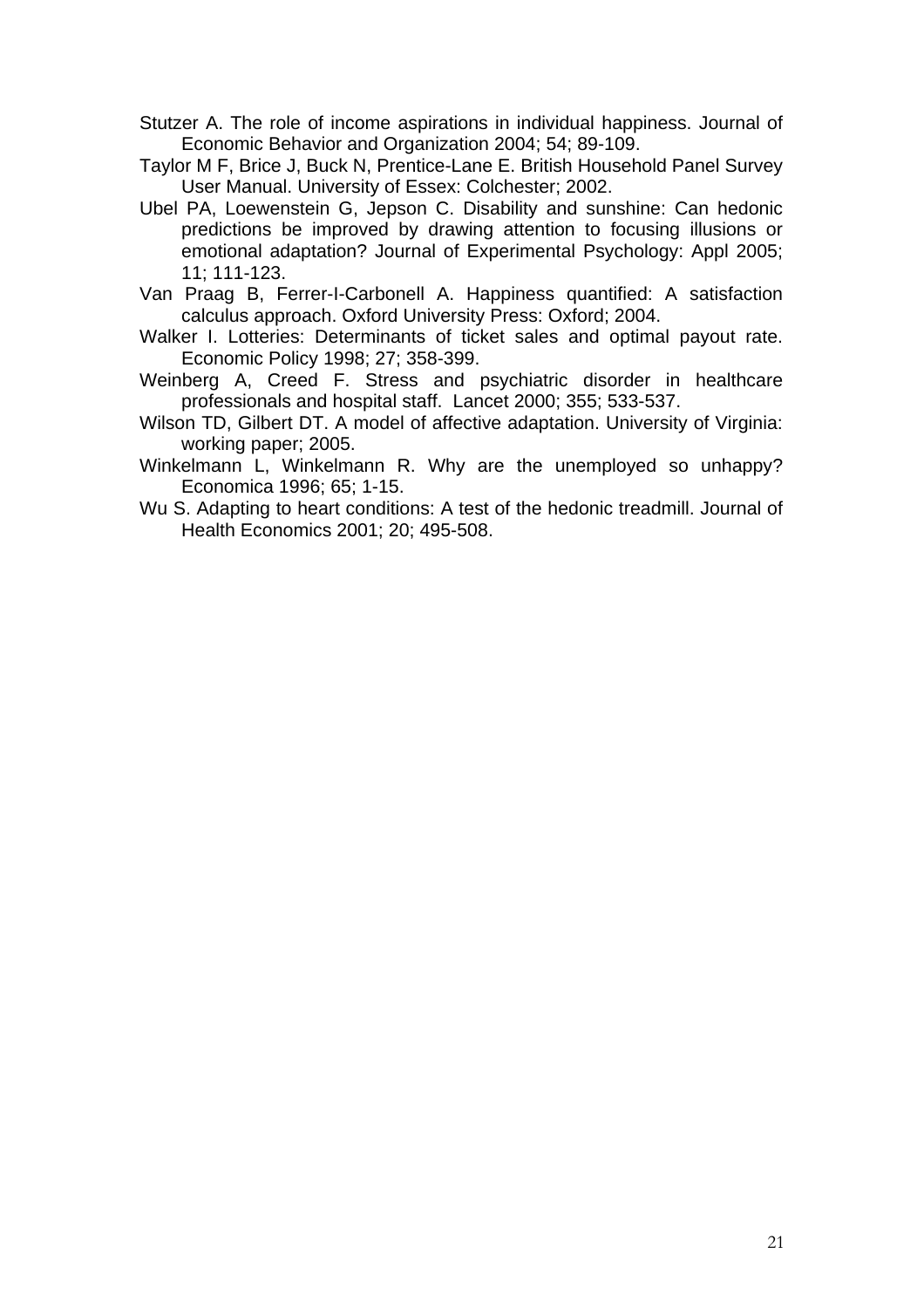### **FIGURE 1**





*Fig 1b.* 

# *The change in GHQ mental strain (from T-1 to T+1) associated with a lottery win at time T*



### *Fig 1c. The change in GHQ mental strain (from T-2 to T+2) associated with a lottery win at time T*



Notes: Graphs in the left-hand panel display the mean change in GHQ mental strain scores. Graphs in the right-hand panel additionally display confidence intervals. The scales differ across Figures.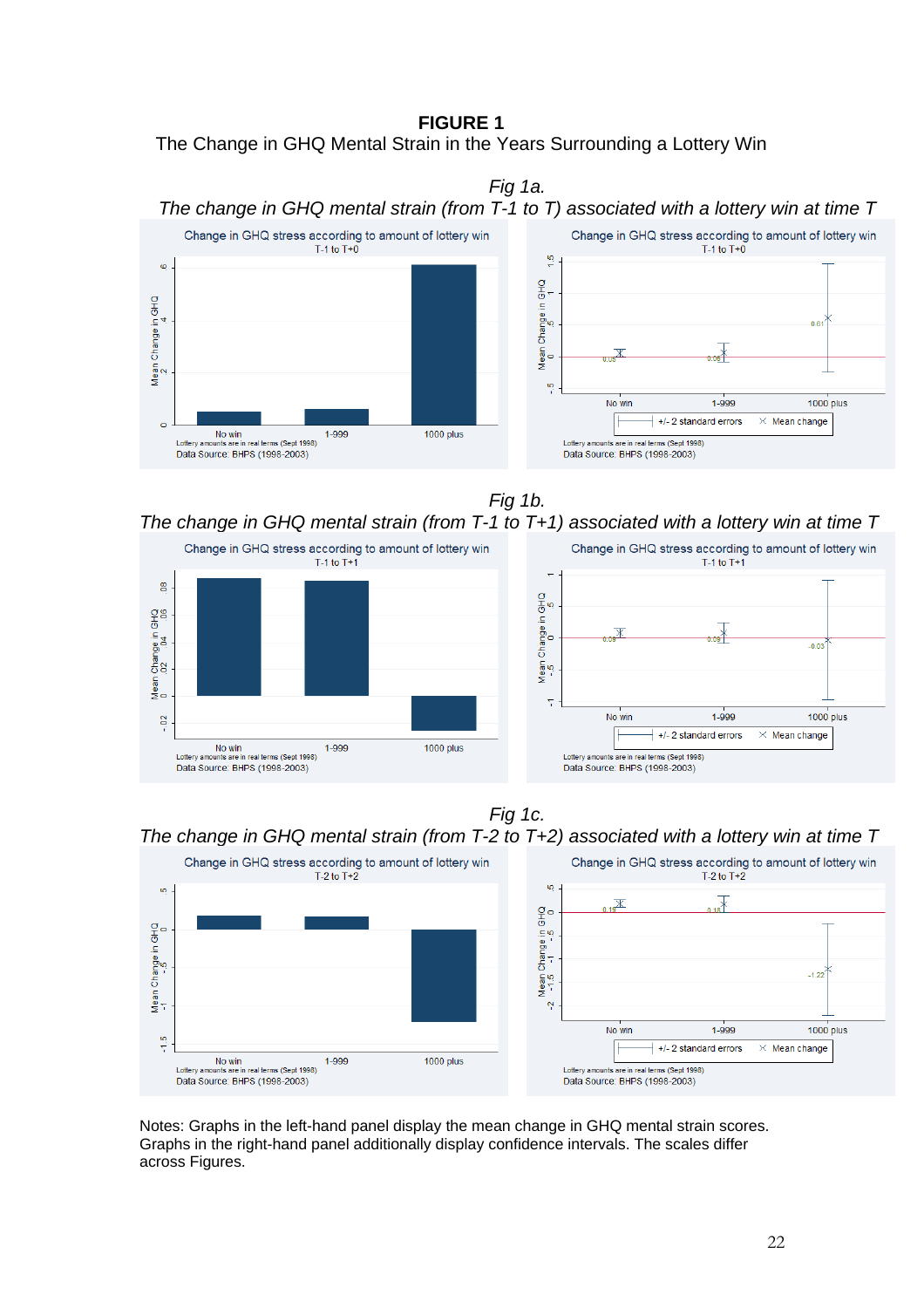**FIGURE 2**  GHQ Mental Strain Levels Before and After a Win



Notes: The graph displays the mean GHQ scores for the years surrounding a lottery win.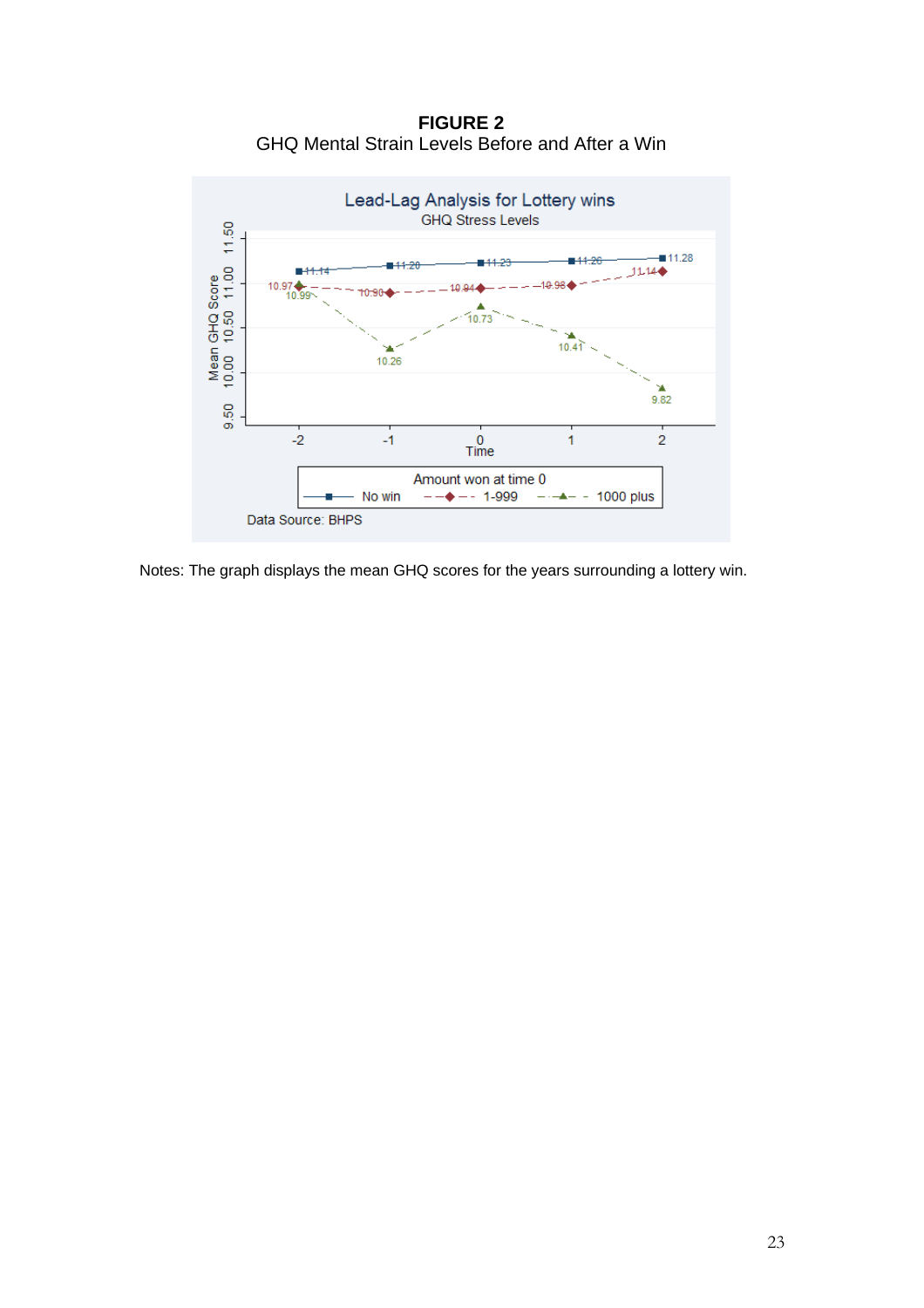### **TABLE 1**  Sample characteristics – Lottery Wins and GHQ Mental Strain *1998 to 2001*

| Lottery<br>Win $E$ | <i><b>Observations</b></i> | <i><b>Individuals</b></i> | Mean win               | Median<br>win | Mean GHQ<br>Score |
|--------------------|----------------------------|---------------------------|------------------------|---------------|-------------------|
| No win             | 26,646                     | 9,677                     |                        |               | 11.23<br>(5.46)   |
| 1-999              | 4,822                      | 2,943                     | 70.5<br>(120.6)        | 30.0          | 10.94<br>(5.16)   |
| 1000 or<br>more    | 137                        | 116                       | 4,303.1<br>(11, 944.4) | 1,987.8       | 10.73<br>(5.50)   |
| Total              | 33,605                     | 10,365                    | 27.7<br>(809.3)        | 0.0           | 11.19<br>(5.42)   |

Notes: Standard deviations are in parentheses. The maximum win in the sample is £117,000. All wins are deflated to real values (1998 deflator).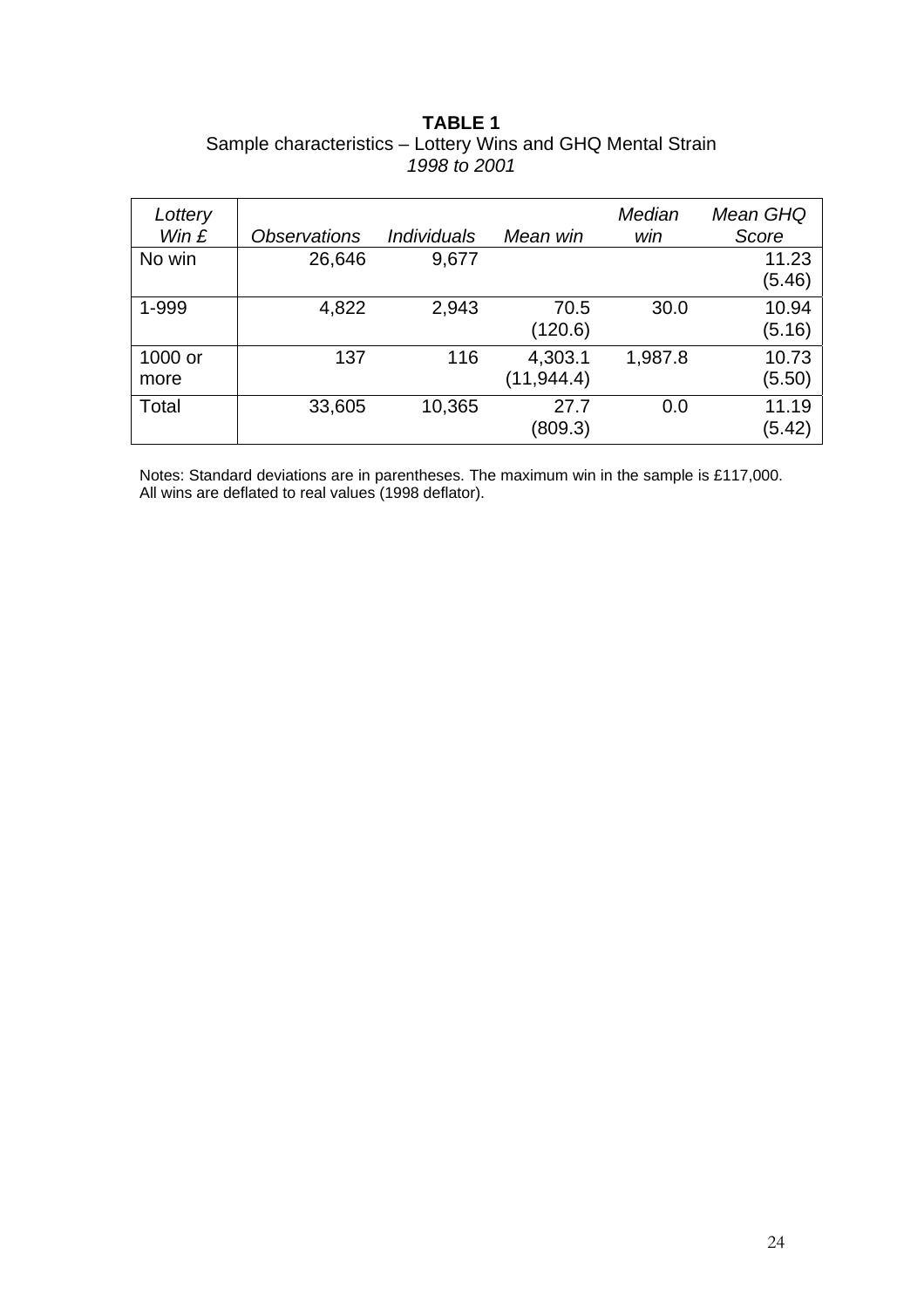### **TABLE 2**

| Regressors          | '1)      | (2)      | ′3)      | ′4)      |
|---------------------|----------|----------|----------|----------|
| Win 1-999           | $-0.014$ | $-0.025$ | $-0.018$ | 0.024    |
|                     | (0.101)  | (0.101)  | (0.102)  | (0.125)  |
| Win 1000 or more    | $-1.406$ | $-1.435$ | $-1.449$ | $-1.779$ |
|                     | (0.500)  | (0.501)  | (0.498)  | (0.571)  |
| Age                 |          | 0.001    | $-0.006$ | $-0.005$ |
|                     |          | (0.002)  | (0.004)  | (0.004)  |
| Female              |          | $-0.152$ | $-0.044$ | 0.143    |
|                     |          | (0.073)  | (0.076)  | (0.091)  |
| Non-white           |          | 0.177    | 0.211    | 0.191    |
|                     |          | (0.263)  | (0.270)  | (0.319)  |
| Log family income   |          |          | 0.038    | $-0.009$ |
|                     |          |          | (0.064)  | (0.077)  |
| Any health problems |          |          | $-0.064$ | 0.137    |
|                     |          |          | (0.080)  | (0.095)  |
| <b>Married</b>      |          |          | 0.365    | 0.254    |
|                     |          |          | (0.084)  | (0.099)  |
| Unemployed          |          |          | $-0.199$ | $-0.202$ |
|                     |          |          | (0.312)  | (0.397)  |
| <b>Retired</b>      |          |          | 0.337    | 0.139    |
|                     |          |          | (0.133)  | (0.157)  |
| Out of labour force |          |          | $-0.439$ | $-0.350$ |
|                     |          |          | (0.131)  | (0.159)  |
| O-levels            |          |          | $-0.069$ | $-0.100$ |
|                     |          |          | (0.103)  | (0.123)  |
| A-levels            |          |          | 0.034    | 0.055    |
|                     |          |          | (0.126)  | (0.149)  |
| HND, HNC            |          |          | 0.013    | $-0.045$ |
|                     |          |          | (0.160)  | (0.190)  |
| Degree              |          |          | $-0.066$ | $-0.100$ |
|                     |          |          | (0.142)  | (0.168)  |
| GHQ (t-3)           |          |          |          | $-0.125$ |
|                     |          |          |          | (0.011)  |
|                     |          |          |          |          |
| Region dummies      | No       | No       | Yes      | Yes      |
|                     |          |          |          |          |
| R-squared           | 0.000    | 0.000    | 0.003    | 0.015    |
| <b>Observations</b> | 26,181   | 26,181   | 25,902   | 18,104   |

The Change in GHQ Mental Strain Surrounding a Lottery Win *(T-2 to T+2)* 

Notes: Standard errors are in parentheses. The omitted variables are: no lottery win, male, white, no health problems, unmarried, in employment, with a lower educational qualification. The variables in the table are people's characteristics measured at time T. The sample period for wins is 1998 to 2001. GHQ is measured between 1996 and 2003 to allow for the two-year lags.